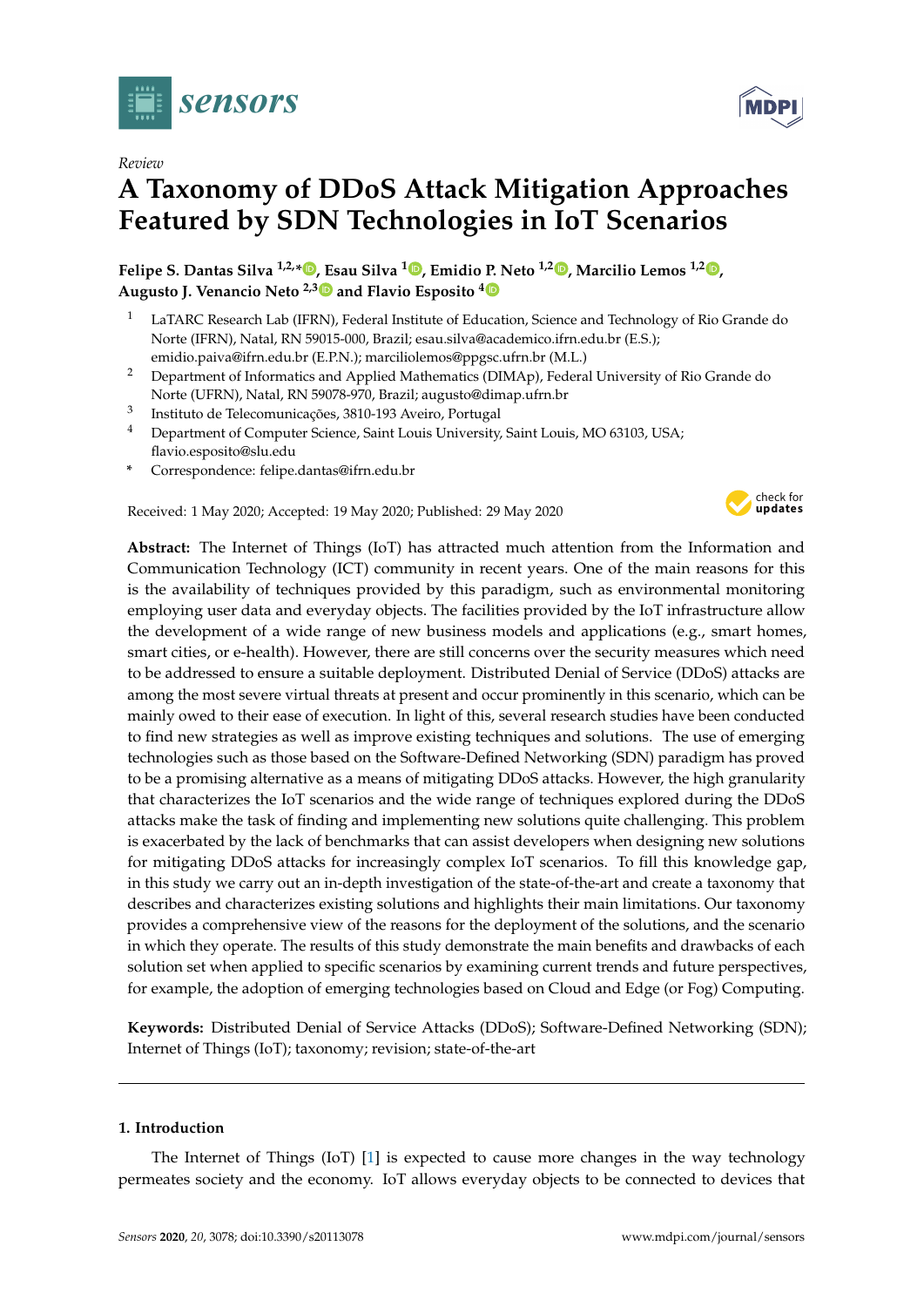communicate with each other or with other systems via a network. By doing so, IoT enables hyper-connected environments, e.g., in homes, factories, and hospitals, to be leveraged to provide new types of services [\[2\]](#page-23-1). However, to ensure the maximum benefits can be derived from this technology, many challenges have to be addressed, particularly in terms of security and privacy [\[3\]](#page-23-2).

In a typical IoT scenario, there are several smart devices (e.g., sensors, household items, and personal items) that interact with remote applications by collecting and sending data from the environment (e.g., weather information, vital patient data, and traffic information) [\[4\]](#page-23-3). Hence, these applications may be vulnerable to the actions of malicious agents that aim to make them unavailable, or even use the IoT devices themselves as a launching pad for attacks on different domains [\[5\]](#page-23-4). One of the aggravating factors in this scenario is the lack of embedded security mechanisms, which is often due to the limited processing capacity of the IoT devices [\[6\]](#page-23-5).

In addition, the large-scale dissemination of new smart devices connected to the Internet is leading to the emergence of increasingly complex IoT infrastructures with heterogeneous features and requirements [\[7](#page-23-6)[,8\]](#page-23-7). It is estimated that around 29 billion devices will be connected to the Internet by the year 2022 [\[9\]](#page-23-8). These factors make the process of detecting and mitigating virtual threats much more complex and require new defense mechanisms to maintain specialized skills in order to provide an appropriate level of protection.

One of the leading virtual threats today that poses risks to the operation of IoT applications is the Distributed Denial of Service Attack (DDoS) [\[10\]](#page-23-9). This type of attack often occurs on the Internet due to its ease of execution (some companies offer DDoS attacks as a service) [\[11\]](#page-23-10). In addition, DDoS attacks can threat the availability of a target in seconds. Reports from specialized security companies have revealed a gradual expansion in the scope of DDoS attacks carried out in recent years. The severity of this growth has caused substantial financial losses to corporations and can further affect millions of users worldwide [\[12\]](#page-23-11). The most significant DDoS attack ever recorded was directed at the servers of Github in 2018. The attack exploited an area of vulnerability in an application layer protocol that was designed to deliver 129 million requests per second and reach a total volume of traffic of 1.35 Tbps [\[13\]](#page-23-12), following in the footsteps of the most significant attack recorded in 2016 that involved 1.2 Tbps [\[14\]](#page-23-13).

# *1.1. Problem Statement*

In light of this, there is a need for new technologies that are capable of providing more efficient ways of protecting the network against DDoS attacks. These attacks are usually carried out on a large scale from botnets formed by IoT devices and are mainly aimed at devices that can be exploited [\[15\]](#page-24-0). One of the main examples in this regard is the Mirai botnet [\[16\]](#page-24-1), which in 2016 halted a significant subset of the Internet, impacting several countries. Mirai used an enormous number of geo-distributed IoT devices to orchestrate the attacks. This technique significantly increased the effectiveness of the attack, as it made it difficult to locate the attacker. A recent report [\[17\]](#page-24-2) shows that in the third quarter of 2019, the United States and the Netherlands had the highest rate of devices owned by botnets that were used for launching DDoS attacks. This problematic situation has required a great effort on the part of the scientific community to investigate new strategies for improving security for IoT infrastructures, intending to mitigate the effects of DDoS attacks.

In this scenario, the advent of new network technologies, such as those brought about by the Software-Defined Networking (SDN) paradigm [\[18\]](#page-24-3), can be viewed as one of the main advances for reducing the complexity of managing traditional networks [\[19\]](#page-24-4). This is made possible through the opportunities provided by the SDN paradigm to design a flexible infrastructure assisted by the capabilities of a programmable control plane. This means that the (network and security) functions that were previously operated individually on each of the network switch can now be carried out and managed in a unified manner through the resources provided by the control plane. Communication between the controller and other network elements is usually carried out through an API that enable the reconfiguration of the system at runtime. Thanks to its (logically) centralized approach, the SDN controller can monitor and manage the entire underlying network infrastructure, and thus provide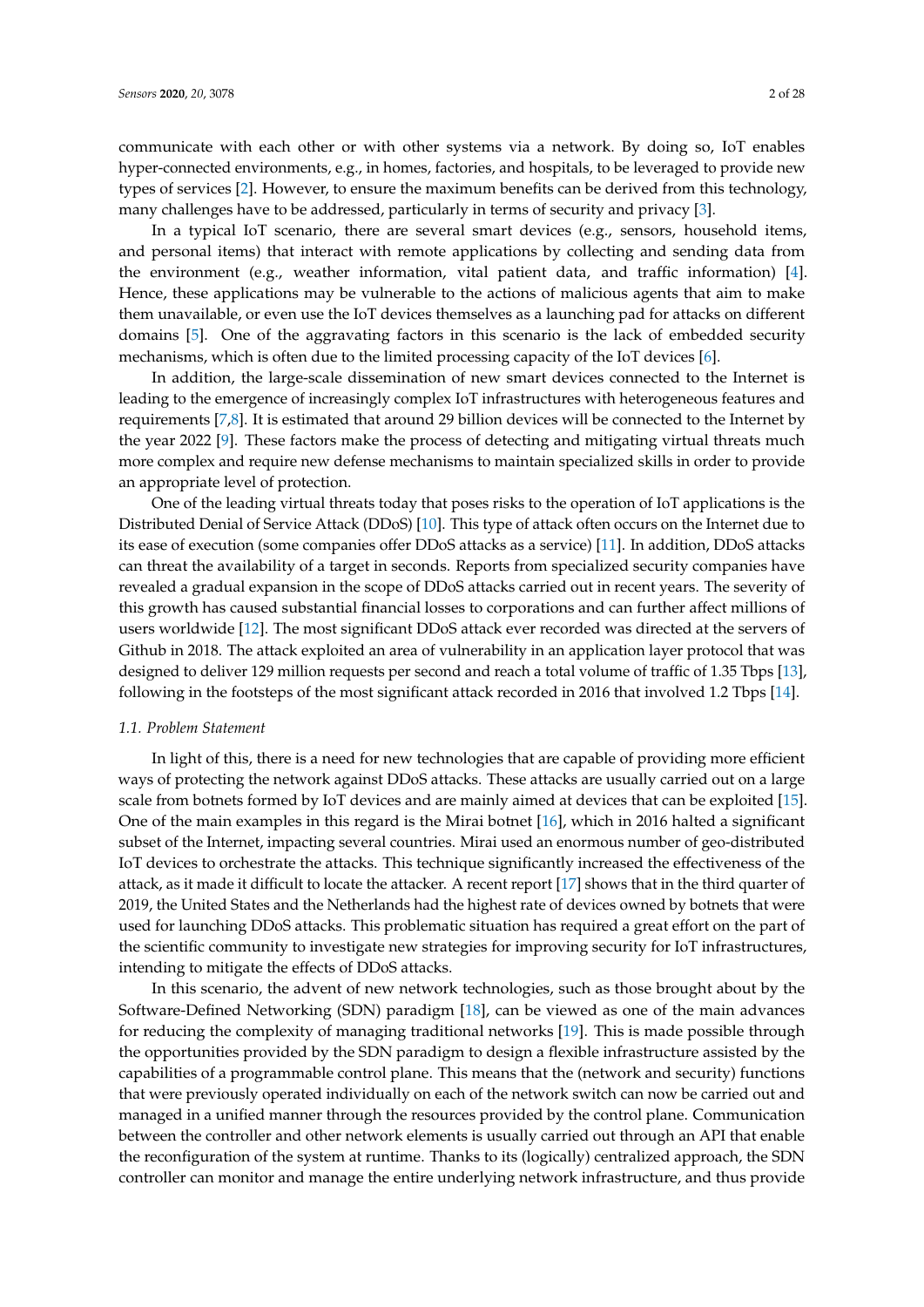a holistic view of the network. Concerning security, the devices provided by the SDN architecture can maximize the detection and capacity to contain virtual threats, and thus devise more efficient and programmable mechanisms [\[20\]](#page-24-5).

Recently, several studies have adopted SDN in the design of techniques for providing security in several sectors, such as access control [\[21\]](#page-24-6), reliable data communication [\[22\]](#page-24-7), and malware detection [\[23](#page-24-8)[,24\]](#page-24-9), among others. Regarding DDoS attacks in particular [\[25\]](#page-24-10), the solutions that made use of the resources provided by the SDN architecture, proved to be effective in detecting and mitigating attacks, owing to the benefits of programmability introduced through softwarization techniques [\[26\]](#page-24-11). These techniques lead to the development of more efficient models that are capable of supporting the constantly evolving DDoS attacks [\[27\]](#page-24-12).

Thus, there have been several research endeavors aimed at finding new solutions for mitigating DDoS attacks on IoT infrastructures [\[28\]](#page-24-13). However, these solutions are tailored on specific situations (e.g., small network infrastructures composed by domestic IoT devices) which prevents these mechanisms from being widely adopted in heterogeneous environments where the requirements are constantly changing. For this reason, it is important to have a holistic understanding of the current DDoS mitigation solutions in the literature. Studies of this nature give insights to both network operators seeking an appropriate mitigation system for their infrastructure and to developers concerned with implementing new mitigation mechanisms. Recent surveys fail to focus on the field of mitigating DDoS attacks harnessing SDN. This knowledge gap hinders our ability to research novel and effective solutions driven by SDN features. Aside from that, the knowledge gap also limits the understanding about the effects of defense mechanisms in the face of certain threat situations resulting from the wide diversity of IoT environments.

The herein above-elicited issues motivate our investigations on chasing to close such a knowledge gap. Hence, the main goal of this paper is to enable security-enhanced IoT environments so that mitigating DDoS attacks through the assistance of SDN features. In light of this main goal, it is imperative to follow several key objectives: (i) in-depth investigation proposing a taxonomy that covers several dimensions related to defense strategies in network infrastructures; (ii) extensive analysis covering the most common application scenarios and include a comparative and qualitative discussion; (iii) correlation of types of both mitigation approaches adopted and mitigation strategies through the inclusion of a few comparison parameters. To accomplish the objectives mentioned above, we have employed a methodology to support the entire research process, which ranges from the review method to the establishment of the taxonomy. The following sections provide a full description of each of the methodological procedures. It is worth mentioning that practical analysis regarding implementation and simulation of attacks is out of the scope of the present paper, but is a key task in our future research directions.

# *1.2. Contributions*

The main research contributions of this study are as follows:

- (a) A comprehensive review of DDoS attack mitigation strategies featured by Software-Defined Networking technologies for protecting IoT environments.
- (b) A classification of mitigation strategies that includes the following dimensions: IoT application scenario, approach to DDos mitigation, mitigation strategy, types of mitigated attacks, SDN architecture, and assessment methodology.
- (c) A summary of the current mitigation techniques that employ SDN technologies for DDoS attack mitigation in an IoT scenario.
- (d) A comparison of existing mitigation techniques by employing different state-of-the-art performance metrics to show their suitability for each mitigation strategy.
- (e) A discussion on open issues and future research directions in DDoS mitigation through SDN in IoT environments.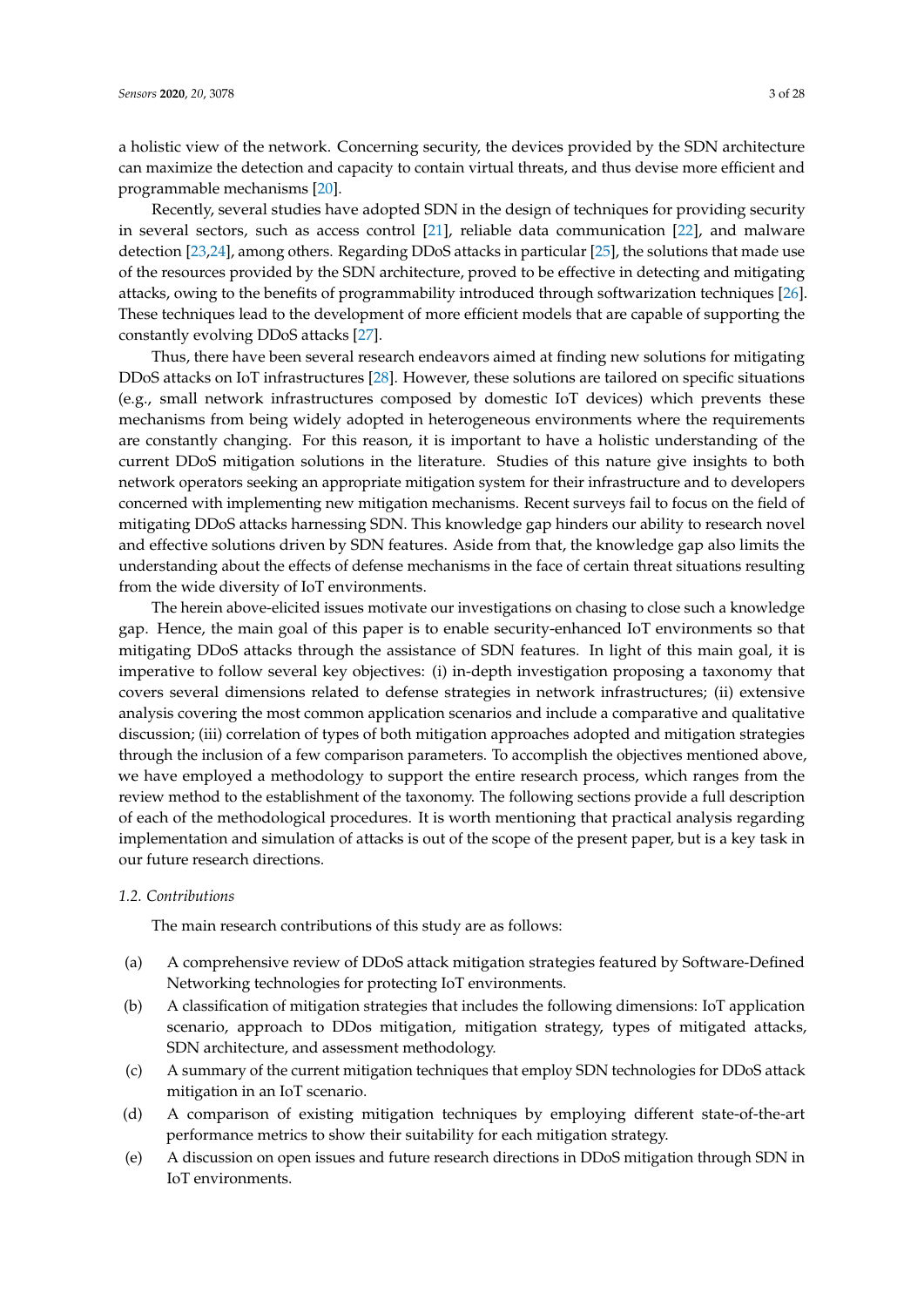#### *1.3. Paper Organization*

The remainder of this paper is structured as follows: in Section [2](#page-3-0) we introduce some concepts of related technologies. In Section [3](#page-6-0) we examine key research studies that are related to this paper and draws attention to what is contributed to by our research. In Section [4](#page-7-0) we define methodologies and research techniques employed in the review, followed by Section [5,](#page-9-0) where we carry out an in-depth investigation of the state-of-the-art. In Section [6](#page-13-0) we propose our taxonomy on DDoS attack mitigation strategies employing SDN techniques in IoT environments. Finally, in Section [7](#page-22-0) we conclude our report with some final considerations and give some suggestions for future work in this area.

# <span id="page-3-0"></span>**2. Theoretical Background**

We begin this section by providing key definitions concerning security issues in the Internet of Things. We then give an overview of Distributed Denial of Service attacks and conclude the section by explaining how Software-Defined Networking can be employed for mitigating DDoS attacks.

#### *2.1. IoT Security*

Despite existing prospects for revolutionizing the current computing paradigm, there are still several IoT security issues that require investigation. One of these is the lack of security mechanisms in the devices embedded in the IoT ecosystem. In particular, their restrictions in terms of static configurations and computational resources. These limitations make these devices easy targets for various threats that can be found on the Internet [\[29\]](#page-24-14). Currently, the most severe security threat in the IoT is that from DDoS attacks [\[30\]](#page-24-15), which remains a significant challenge in terms of detection and mitigation.

The wide range of IoT application scenarios has led to several different security requirements, and it is a difficult task to meet all of them. Bawany and Shamsi [\[31\]](#page-24-16) suggests that the security requirements for IoT applications should be assessed in terms of the impact of the DDoS attacks. Table [1](#page-3-1) describes the effects of DDoS attacks on particular types of IoT applications and summarizes the security requirements for each application context [\[31\]](#page-24-16).

| <b>IoT</b> Applications      | <b>Impact of DDoS Attacks</b> | <b>Security Requirements</b>                                                                                  |  |  |
|------------------------------|-------------------------------|---------------------------------------------------------------------------------------------------------------|--|--|
| Traffic Engineering          |                               | Services can not be interrupted in any way.                                                                   |  |  |
| Electrical network control   | High                          | Detection with low false-negative rates.                                                                      |  |  |
| Healthcare                   |                               | Mitigation solutions must be highly proactive.                                                                |  |  |
| Location systems             |                               |                                                                                                               |  |  |
| Agriculture                  | Moderate                      | Reactive mitigation solutions are the most suitable choice.<br>Detection with low false-negative rates.       |  |  |
| <b>Industrial Management</b> |                               |                                                                                                               |  |  |
| Home automation              |                               | Reactive approaches are the most appropriate.                                                                 |  |  |
| Water supply                 | Low                           | The allowable interval between detection and the start of the                                                 |  |  |
| Weather monitoring           |                               | mitigation process is more flexible than in the two (2) previous categories.<br>Low rates of false-positives. |  |  |
| Parking control              |                               |                                                                                                               |  |  |

<span id="page-3-1"></span>**Table 1.** Classification of Internet of Things (IoT) applications based on your security requirements [\[31\]](#page-24-16).

The list of stringent requirements that need to honor makes critical-mission verticals (e.g., transportation, healthcare, energy, and others) dependable by nature since failure is not an option. Aside from that, mitigation mechanisms should be proactive and highly effective in chasing the prevention of any type of service disruption events. Although they have significant social implications, applications such as location systems, agricultural automation, and industrial systems have a higher fault tolerance than essential services (e.g., smart grids and healthcare). Furthermore, applications for home automation, water supply, and parking control do not need such strict security standards as the previous two (2) categories [\[31\]](#page-24-16).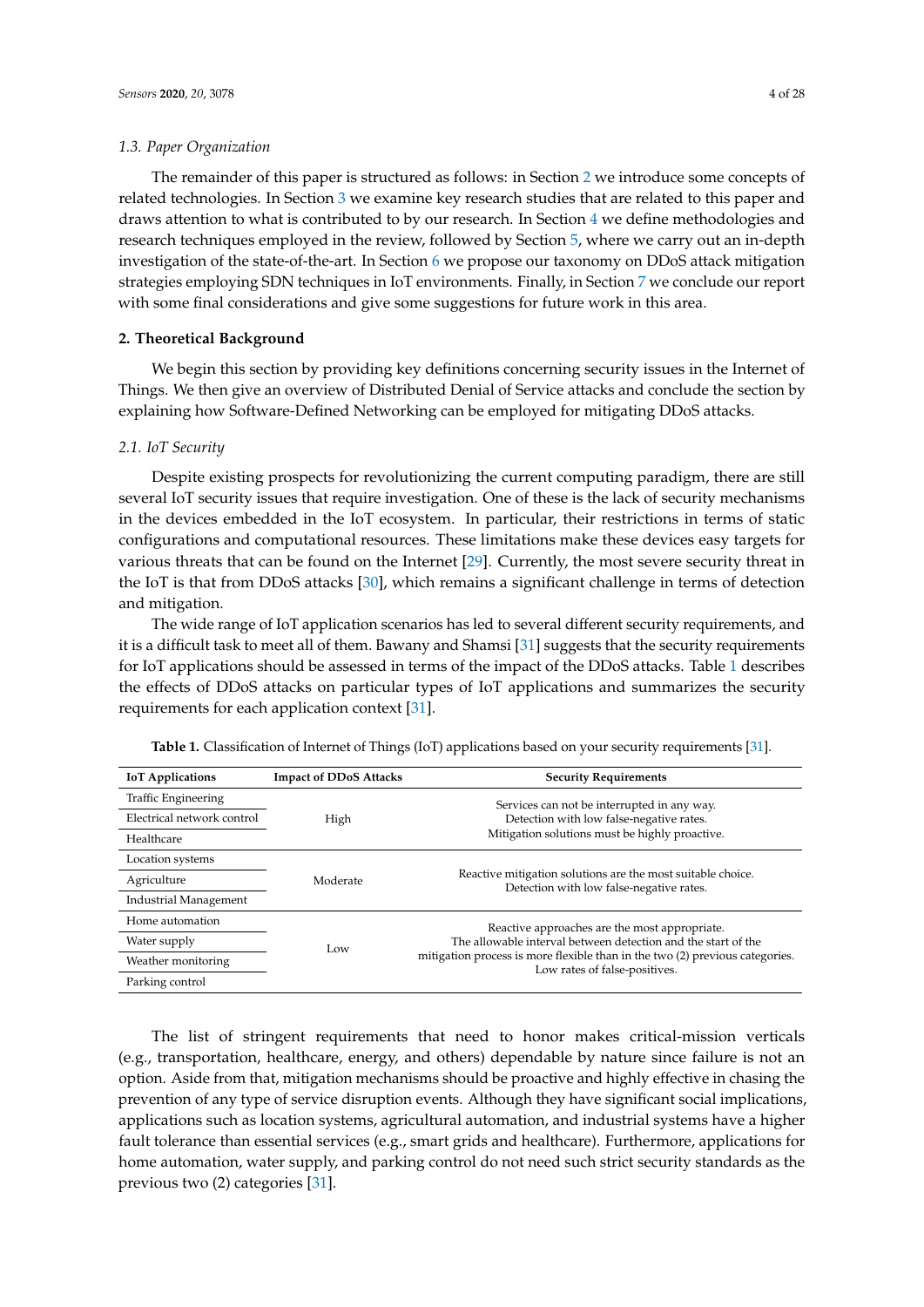#### *2.2. Distributed Denial of Service Attacks*

The primary purpose of a Distributed Denial of Service Attack is to deplete the network resources or hardware of a victim (usually an Internet service) and thus make it impossible for legitimate users to access it. In this way, DDoS attacks entail seizing control of various devices and making use of them, to send numerous requests to the victim or to exploit known vulnerabilities [\[28\]](#page-24-13). DDoS attacks can be divided into three (3) types: (i) application-layer attacks; (ii) resource exhaustion attacks; and (iii) volumetric attacks [\[32\]](#page-24-17).

# 2.2.1. Application Layer Attacks

Attacks on the application layer attempt to take advantage of vulnerabilities that are present in an application or service and can cause instability, thus making it unfeasible for legitimate users to gain access. These attacks are often mistaken for implementation errors, as low rates of malicious traffic are needed to reproduce the behavior of legitimate customers. Thus, these attacks go unnoticed by most of the conventional detection mechanisms [\[26\]](#page-24-11).

A typical attack on the application layer is the Slowloris [\[33\]](#page-24-18). In this situation, incomplete requests are sent to a web server at predefined intervals, to keep several connections open for the longest possible time and, hence, reach the limit for connections that the server can maintain. This means that shortly after the attack begins, the server becomes unable to receive new connections and then becomes unavailable to legitimate users. To ensure it is effective, the Slowloris attack uses the smallest amount of bandwidth possible, which allows it to go unnoticed by detection mechanisms triggered by anomalies [\[34\]](#page-24-19) in network traffic.

#### 2.2.2. Resource Exhaustion Attacks

Attacks in this category aim to deplete hardware resources such as memory, CPU, and storage, and thus make servers unavailable by exploiting vulnerabilities in protocols that are usually implemented at the network layer. Therefore, exhaustion attacks not only rely on the volume of traffic used but on the combination of specific messages [\[32\]](#page-24-17).

The principal resource exhaustion attacks involve exploiting the characteristics of the TCP communication protocol. A typical example of this attack is the TCP SYN Flood, which establishes a three-way connection of the TCP protocol to exhaust the space for managing connections (backlog). TCP SYN Flood is performed by sending SYN messages to the victim, using spoofed source addresses [\[35\]](#page-24-20), and thus always making the target establish a new connection for the malicious customer. Then, the target server waits for confirmation from the client to complete the establishment of the connection, which never occurs. Finally, it causes a depletion of the backlog and, hence makes it impossible to open new connections.

#### 2.2.3. Volumetric Attacks

Volumetric attacks aim to make a system unavailable by saturating the communication links used to access the victim. For this reason, volumetric attacks are much more expressive concerning the amount of traffic generated during their execution when compared to application layer attacks and resource exhaustion or protocol exploitation [\[36\]](#page-24-21).

The most common volumetric attacks exploit any excessive increase in packet size using the UDP protocol. Well-known examples of volumetric attacks are amplification attacks [\[37\]](#page-25-0), which send requests to servers on the Internet to alter the source address field with the victim's address. In essence, this causes the responses to be amplified by the servers and thus exhaust the bandwidth of the target. For this reason, NTP and DNS servers are mainly used as enablers, as they allow high rates of response amplification [\[38\]](#page-25-1).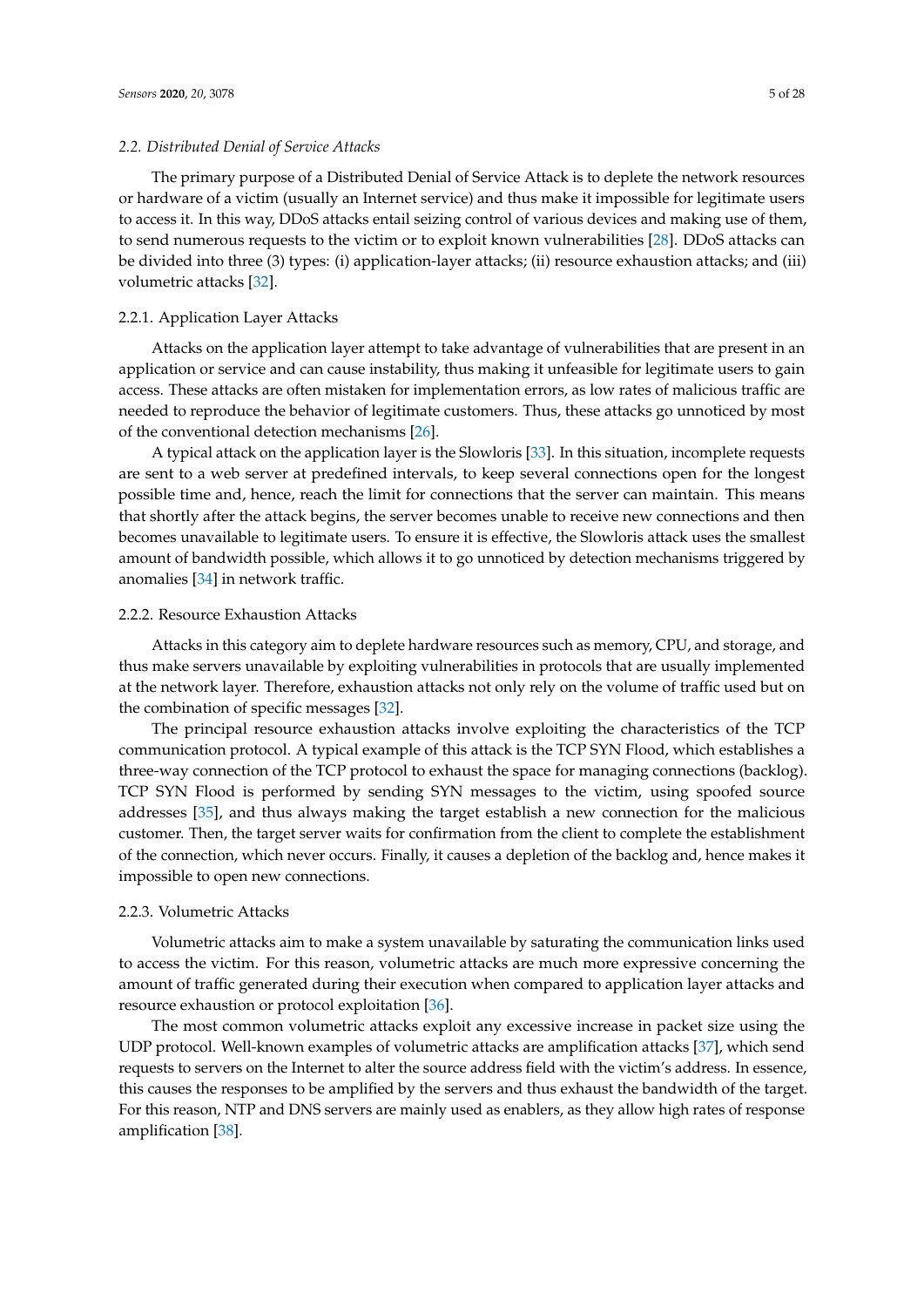#### *2.3. Mitigation Strategies for DDoS Attacks by Means of SDN*

The benefits introduced by the SDN paradigm, such as the programmability of the control plane and the ubiquitous management of the network, is encouraging the development of new techniques for mitigating virtual threats. The following sections describe the main strategies for mitigating DDoS attacks that employ the SDN paradigm.

#### 2.3.1. Flow Filtering

The flow filtering strategy is implemented natively in OpenFlow-compliant devices, which makes it the most straightforward approach that can be adopted for SDN-based mitigation solutions [\[39\]](#page-25-2). This strategy takes into account the fields present in the headers of packages that arrive at OpenFlow devices to block flows classified as malicious. Among the main parameters that can be used during the filtering process are: (i) the source address; (ii) destination address; (iii) port of origin; (iv) destination port; and (v) network layer protocol [\[40\]](#page-25-3). Although it is one of the most practical alternatives to implement, it still depends on the gathering of statistics by the controller as well as on the inspection of packets. This approach can result in a considerable increase in delay while detecting the DDoS attack, which could create a bottleneck in the controller communication interface [\[41\]](#page-25-4).

#### 2.3.2. Honeypots

This strategy involves using systems in isolated and monitored environments that simulate the characteristics of a legitimate target so that information can be collected to update the current detection and mitigation policies. A honeypot is made available on the Internet, which can be hacked by malicious agents who think they are attacking a real target. Although this is a traditional attack mitigation technique, it can be used in combination with SDN, to assist the controller in gathering information about malicious traffic [\[42\]](#page-25-5).

#### 2.3.3. Rate Limiting

A network may become unavailable as a result of overload in its communication links, which is usually caused by injecting a large amount of malicious traffic, as in the case of volumetric attacks. In this scenario, the SDN controller can define a maximum limit for the volume of traffic that can be processed by the network without the network becoming overloaded. If it reaches the threshold, the network rejects all subsequent packages. Furthermore, security applications usually adopt this strategy in conjunction with Deep Package Inspection procedures [\[25\]](#page-24-10).

#### 2.3.4. Moving Target Defense

The Moving Target Defense approach entails using techniques to dynamically and continuously reconfigure/update the characteristics of a network or system based on a set of random values to attempt to prevent attackers from making the target system unavailable [\[43\]](#page-25-6). One of the main techniques used is the randomization of IP and MAC addresses, which makes it difficult to discover information about hosts and services on the network during the process and prevent possible DDoS attacks. Although the use of MTD techniques has been broadly adopted to mitigate DDoS attacks [\[43\]](#page-25-6), some gaps related to these mechanisms are considered critical [\[44\]](#page-25-7), such as the impact in terms of performance and cost caused by the deployment of MTD mechanisms on large-scale networks.

#### 2.3.5. Traceback

Traceback uses the information in packet headers to define an attacker's real origin. In traditional networks, the process is complicated because the network switches are unable to identify the origin of the packets because the source address field has been falsified. However, the benefits provided by the holistic view of the SDN control plane show the value of finding mitigation solutions based on traceback [\[45\]](#page-25-8).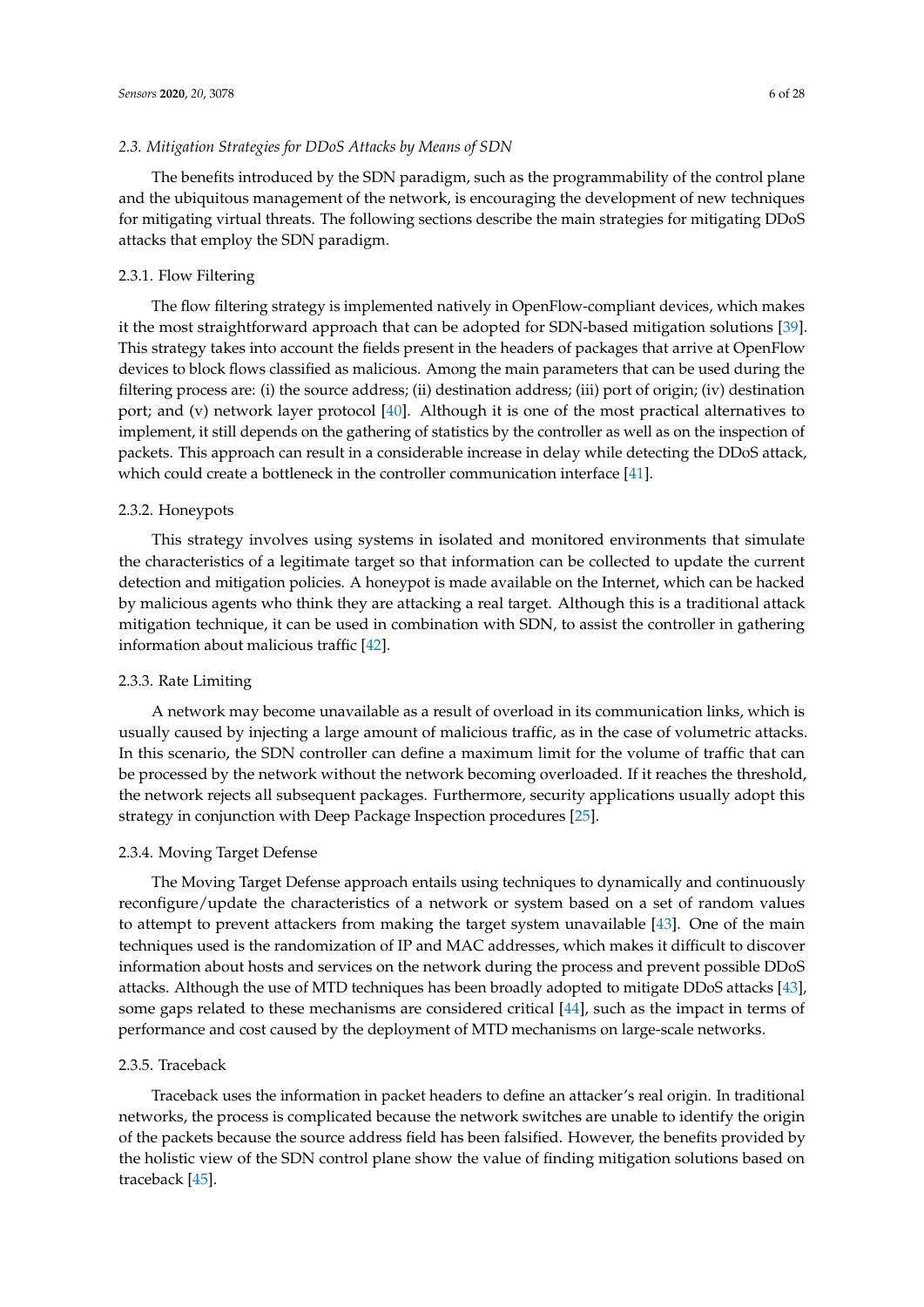In this strategy, a priority value is defined for processing the flows that reach the network. The priority works by assigning a default reliability value to the source hosts for each new packet-in that arrives at the SDN controller. The reliability value is based on the traffic history of each host. This value may vary over time as a result of suspicious activity (e.g., when a large number of flows is generated in short time intervals), and this results in a reduced reliability value. In addition, if the source has a low confidentiality value (which is defined by the system administrator), its flows are rejected.

## <span id="page-6-0"></span>**3. Related Work**

The literature reveals that many studies have been carried out in recent years to foster discussion on general and specific security issues in IoT networks. In the following, we encourage discussion on a set of recent studies in this regard and raise our findings on the analysis.

Kouicem et al. [\[46\]](#page-25-9) conducted a study on general aspects of IoT security, i.e., confidentiality, privacy, availability, and mitigation of DDoS attacks. In this study, the authors highlighted specific applications in e-health scenarios, smart grids, and smart cities. As a result of their analyses, the solutions reviewed were classified, and took into account factors based on the adoption of emerging technologies such as blockchain and SDN.

In Cherian and Chatterjee [\[29\]](#page-24-14), the authors reviewed several mechanisms designed to solve problems related to general aspects of information security, and also examined emerging technologies such as SDN, blockchain, and Machine Learning [\[47\]](#page-25-10).

Farris et al. [\[48\]](#page-25-11) analyzed several attacks that can compromise the security of IoT devices, such as the spreading of malicious code, DDoS attacks, and attacks on routing devices. In addition, there is a comprehensive discussion of the benefits provided by the Network Function Virtualization (NFV) and SDN technologies for finding solutions for the mitigation of the investigated threats.

The reviews carried out in Kalkan and Zeadally [\[49\]](#page-25-12) and Kanagavelu and Aung [\[27\]](#page-24-12) provide an overview of solutions that use SDN to protect IoT infrastructures. The authors held discussions about the analyzed studies and examined the question from the perspective of making a comparison between their advantages and disadvantages.

Lohachab and Karambir [\[28\]](#page-24-13), Vishwakarma and Jain [\[26\]](#page-24-11), and Salim et al. [\[50\]](#page-25-13) created taxonomies that examine existing DDoS attacks, and assessed their impact in different layers of the IoT infrastructure. In addition, the studies reviewed several mechanisms for detecting and mitigating DDoS attacks with a focus on schemes that address technologies such as machine learning, blockchain, and SDN.

The analysis of the related literature reveals that several previous studies have dealt with the question of how to mitigate DDoS attacks in IoT scenarios by employing SDN technologies. However, the authors decided to conduct their studies in a more all-inclusive context and ignored specific features of the scenario under investigation. Table [2](#page-7-1) summarizes the contributions made by previous studies and compares them with the proposal outlined here. The comparison is made based on four (4) parameters that are defined in line with the related studies to ensure a fair comparison. The comparative items are described below:

- 1. Number of solutions reviewed: the higher the number of mitigation solutions included in a study, the more the sample can form the basis of information necessary to assist in understanding the pattern of current mitigation solutions;
- 2. Classification of mitigation solutions: the classification of solutions provides a means of making it easier to understand how each solution implements its mitigation process and, hence, can characterize the current mitigation of DDoS attacks in IoT scenarios;
- 3. Comparison of mitigation solutions: a comparison of mitigation solutions is essential for selecting the mechanisms that can be best adapted to the needs of heterogeneous scenarios;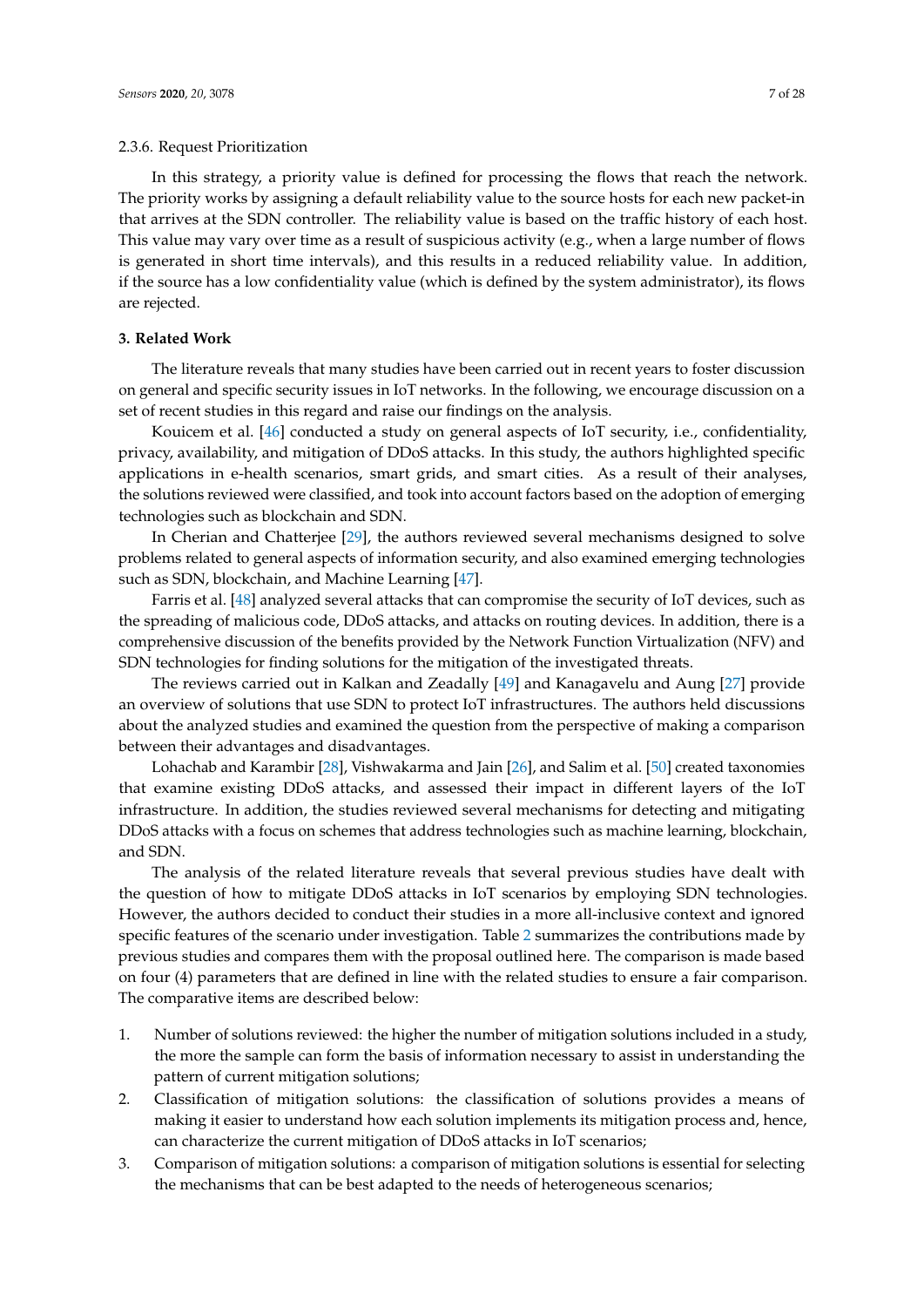4. Identification of future trends: the identification of promising strategies for the development of future mitigation mechanisms helps researchers who are concerned with finding new mitigation solutions to select the techniques that best suit their specific needs.

<span id="page-7-1"></span>**Table 2.** Analysis of contributions provided by our proposal concerning featured parameters with respect to plain related proposals.

| Publication                 | Year | #1            | #2 | #3 | #4 |
|-----------------------------|------|---------------|----|----|----|
| Kouicem et al. [46]         | 2018 | 2             |    |    |    |
| Kalkan and Zeadally [49]    | 2018 |               |    |    |    |
| Lohachab and Karambir [28]  | 2018 | 1             |    |    |    |
| Salman et al. [51]          | 2018 | $\mathcal{L}$ |    |    |    |
| Kanagavelu and Aung [27]    | 2019 | 2             |    |    |    |
| Cherian and Chatterjee [29] | 2019 | 4             |    |    |    |
| Vishwakarma and Jain [26]   | 2019 |               |    |    |    |
| Salim et al. [50]           | 2019 | 4             |    |    |    |
| This work                   | 2020 | つら            |    |    |    |

The results shown in Table [2](#page-7-1) reveal a significant disparity between the related works about this scheme. It is evident that the main objective of previous studies was not to carry out a comprehensive study of DDoS mitigation measures in IoT environments that make use of SDN technologies. Furthermore, none of these previous studies encouraged any extensive discussion of how to provide a classification and create a taxonomy capable of describing and characterizing the solutions under investigation.

# <span id="page-7-0"></span>**4. Review Research Method**

The search strategy used in this work followed the method employed by Aleesa et al. [\[52\]](#page-25-15), as outlined in Figure [1.](#page-8-0) This includes the following four (4) stages:

- 1. Selection of the appropriate digital libraries to carry out the search;
- 2. Definition of a search term based on keywords related to the subject under study;
- 3. Selection of studies recovered automatically from digital libraries. The decision to include and exclude each work retrieved is based on their titles and abstracts;
- 4. Selection process in which each study retrieved from the initial selection is fully read and analyzed.

Other factors that may be noted when conducting a literature review, such as the research question, were not regarded as essential for carrying out this work and have, therefore, not been included in the methodology. The searches were conducted between February 2019 and March 2020. Figure [1](#page-8-0) outlines the steps taken to follow the search strategy adopted for this study. The results are shown in Figure [1](#page-8-0) also include the number of studies selected in each stage. For a fuller understanding, in the following section, we provide details about how the research strategy was implemented.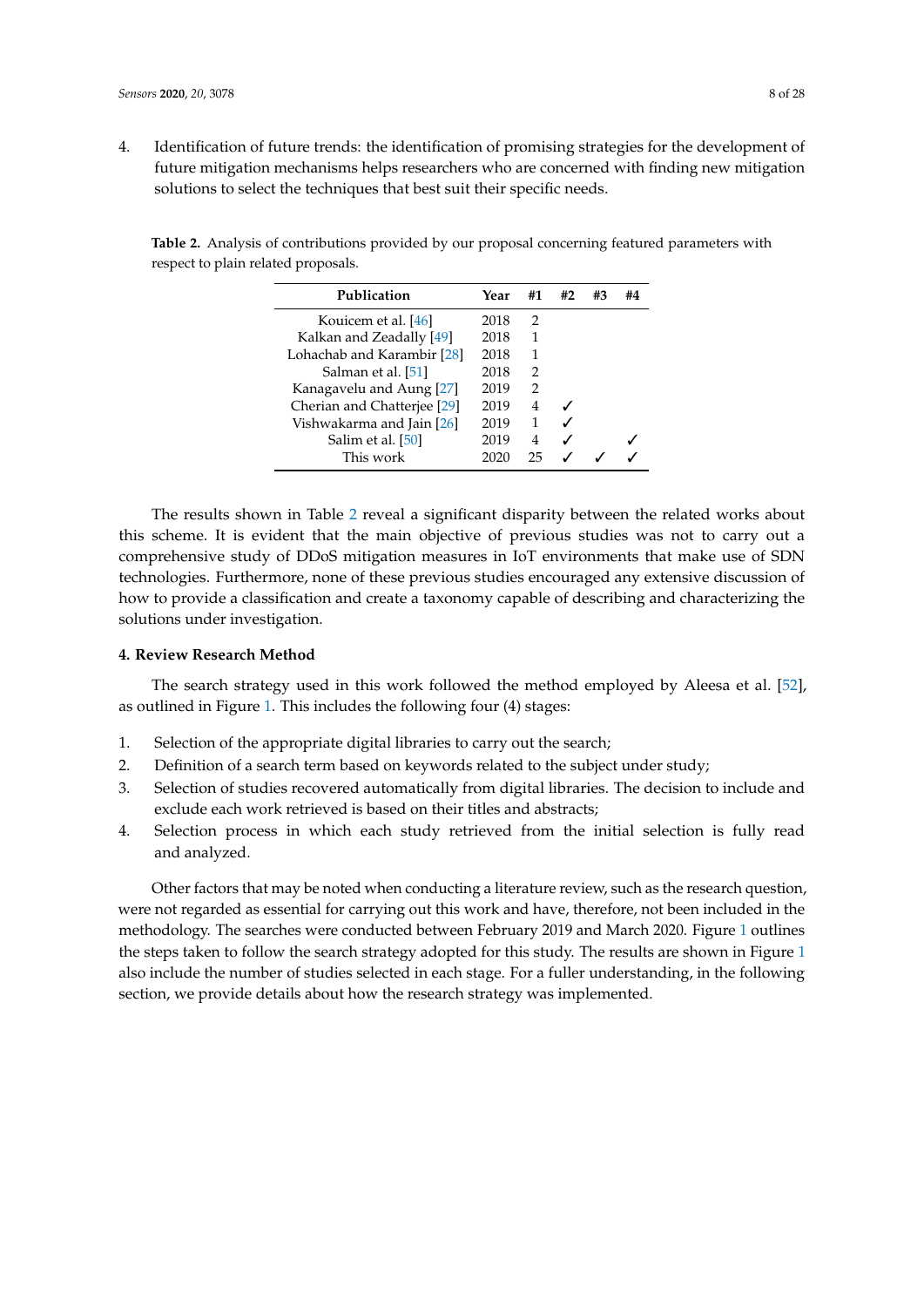<span id="page-8-0"></span>

| <b>Research libraries</b> | Step 1<br><b>Selection based</b><br>on search term | Step 2<br><b>Filtering based</b><br>on title or abstract | Step 3<br><b>Selection based</b><br>on full reading |
|---------------------------|----------------------------------------------------|----------------------------------------------------------|-----------------------------------------------------|
| <b>ACM</b>                | 18                                                 | 5                                                        | $\mathbf{1}$                                        |
| <b>IEEE Xplore</b>        | 22                                                 | 13                                                       | 11                                                  |
| <b>Science Direct</b>     | 143                                                | 22                                                       | 3                                                   |
| <b>Scopus</b>             | 45                                                 | $\overline{2}$                                           | $\mathbf{1}$                                        |
| <b>Springer Link</b>      | 165                                                | $\overline{7}$                                           | 5                                                   |
| Wiley                     | 93                                                 | 3                                                        | $\mathbf{1}$                                        |
| <b>Web of Science</b>     | 27                                                 | $\overline{2}$                                           | $\mathbf 0$                                         |
| <b>Dblp</b>               | $\overline{7}$                                     | $\mathbf{1}$                                             | $\mathbf{1}$                                        |
| Google Scholar            | 1000                                               | 32                                                       | $\overline{2}$                                      |
| <b>Total</b>              | 1520                                               | 87                                                       | 25                                                  |

**Figure 1.** Flowchart for the selection of papers.

# *4.1. Selecting Digital Libraries*

As shown in Figure [1,](#page-8-0) the search process has been conducted in the most relevant digital libraries in computer science and engineering, namely:

- 1. ACM Digital Library [\(https://dl.acm.org/\)](https://dl.acm.org/);
- 2. IEEE Xplore [\(https://ieeexplore.ieee.org/\)](https://ieeexplore.ieee.org/);
- 3. Science Direct [\(https://www.sciencedirect.com/\)](https://www.sciencedirect.com/);
- 4. Scopus [\(https://www.scopus.com/\)](https://www.scopus.com/);
- 5. Springer Link [\(https://link.springer.com/\)](https://link.springer.com/);
- 6. Web of Science [\(https://apps.webofknowledge.com/\)](https://apps.webofknowledge.com/);
- 7. Wiley [\(https://onlinelibrary.wiley.com/\)](https://onlinelibrary.wiley.com/);

In addition to the studies from the above mentioned digital libraries, there are other relevant studies have been identified using the following automatic search engines:

- 1. Dblp [\(https://dblp.uni-trier.de/\)](https://dblp.uni-trier.de/);
- 2. Google Scholar [\(https://scholar.google.com\)](https://scholar.google.com);

The criterion for source selection was the relevance of the open bibliographical information in major areas of computer science, as well as engineering journals and conference proceedings, where high-impact scientific production can be found [\[39](#page-25-2)[,53\]](#page-25-16).

# *4.2. Search Term Used for the Filter*

The search term used in this work has been defined on the basis of a combination of keywords related to the subject under study. The generic form of the search term was based on the acronyms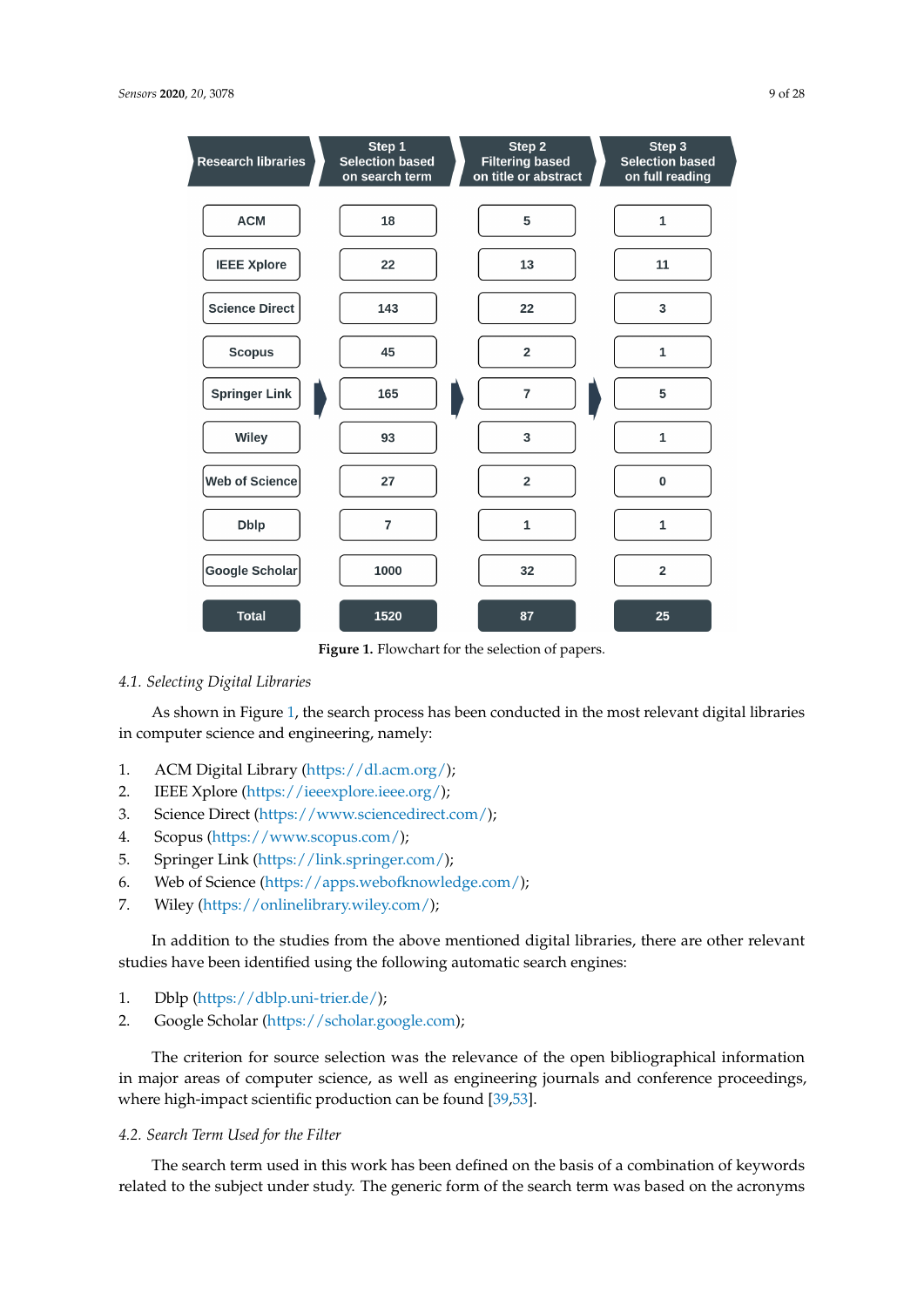"IOT" AND "SDN" AND "DDOS", used to retrieve the maximum number of potential key studies. This term was finally translated into the formats accepted by each library.

# *4.3. Filtering Based on Titles and Abstracts*

The titles and abstracts of all the documents from digital libraries and search engines were analyzed during the initial selection process based on a set of study selection criteria. This set includes the inclusion and exclusion criteria described below:

- *Inclusion criteria*: (i) studies reporting IoT network security approaches using SDN; (ii) studies addressing DDoS attacks on IoT-SDN networks;
- *Exclusion criteria*: (i) studies that cannot be validated in full text; (ii) previous versions of more complete studies; (iii) studies unrelated to the subject of this research; (iv) studies published in any language other than English.

The first inclusion criterion is more comprehensive than the second criterion. This first criterion allows the search to cover studies that address a broader scope of network security in IoT-SDN scenarios, including but not limited to DDoS. In this case, the concluding remarks and related work sections were further analyzed to determine whether a study should be included or excluded.

#### *4.4. Selection Based on Full Reading*

The second selection process involved reading and analyzing each pre-selected study. During the reading stage, all the relevant information was extracted from the study, including contextualization, problem definition, proposed solution, and evaluation method. Finally, a qualitative analysis of the extracted data was carried out, and the main findings were used as input to outline the proposed taxonomy.

#### <span id="page-9-0"></span>**5. Comprehensive Review of Selected Publications**

An appropriate selection of the mitigation strategy to be adopted in the design of a scheme for mitigating DDoS attacks is of the utmost importance since it determines the pattern of behavior of the solution. For this reason, the following sections examine the solutions reviewed by this study, categorized according to the mitigation strategies employed, namely: (i) Cosine Similarity; (ii) Flow Filtering; (iii) Rate Limiting; (iv) Moving Target Defense; (v) Traceback; (vi) Request Prioritization; and (vii) Collaboration Between Multiple Mitigation Strategies.

# *5.1. Cosine Similarity*

Yin et al. [\[54\]](#page-25-17) introduce the SD-IoT framework. SD-IoT employs an algorithm based on the cosine similarity technique to carry out DDoS attack mitigation. The algorithm in question compares the rate of packets arriving at the controller at predetermined time intervals with a pre-established ideal limit. This approach enables the classification of devices sending several packets that exceed the amount allowed by the network. This solution proved to be effective in mitigating DDoS attacks based on high traffic rates.

# *5.2. Flow Filtering*

Xu et al. [\[55\]](#page-25-18) discuss the constraints imposed on the use of a single controller to manage IoT infrastructures. Furthermore, the authors argue that this centralized approach jeopardizes the scalability of the network. A clear example of this is the fact that each new packet that arrives at the switches must be sent to the controller for the configuration of flow rules. However, if the number of requests is high, the control link between switch and controller can become overloaded. As a result, the controller is not able to process new flow requests and, consequently, the entire network becomes unavailable. The authors designed the Smart Security Mechanism (SSM) to overcome this problem.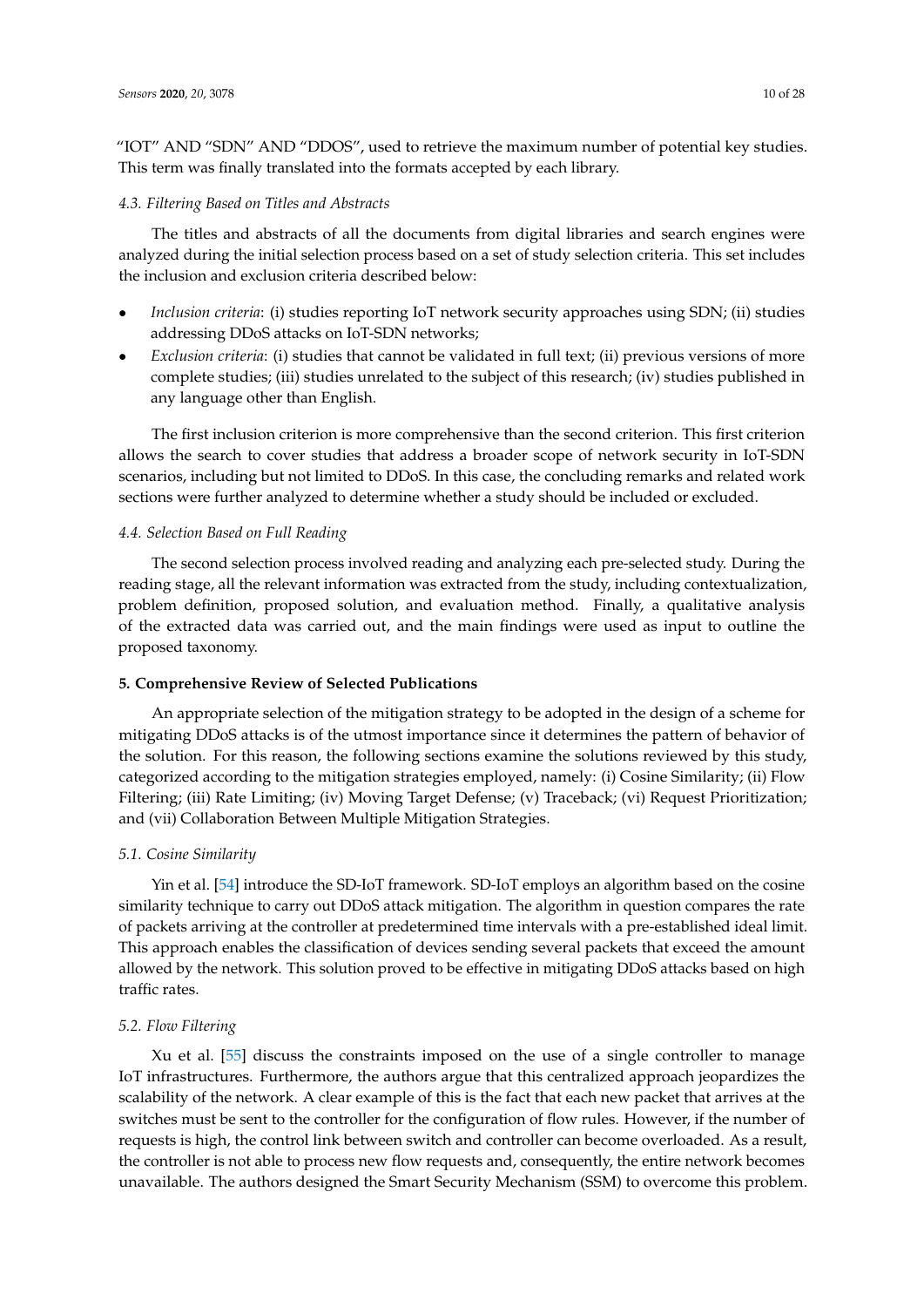This mechanism collects statistics regarding the rate of unmatched flows at each switch over time. The collected statistics allow the values for the correspondence limits to be defined. Switches with values below the limit ar classified as suspect. Following this, traffic from the suspicious switches is sent to a security middleware that is responsible for blocking malicious flows.

Özçelik et al. [\[56\]](#page-25-19) present the Edge-Centric Software-Defined IoT Defense (ECESID) architecture. ECESID was designed to mitigate DDoS attacks originating from IoT devices infected by malicious agents, such as the Mirai botnet. According to the authors, the closer to the source, the lower the cost incurred for detecting and mitigating attacks. For this reason, the architecture is based on the deployment of small infrastructures close to the protected networks. These infrastructures can analyze all outgoing traffic and check if there are any infected devices. This task is carried out through the Threshold Random Walk employing the Credit-Based Rate Limiting (TRW-CB) algorithm. TRW-CB is based on the number of unsuccessful connection attempts per second. Then, traffic from infected devices is completely blocked.

Salva-Garcia et al. [\[40\]](#page-25-3) and Molina Zarca et al. [\[57\]](#page-25-20) introduce a security architecture for large-scale wireless networks based on three (3) planes: (i) Admin Plane; (ii) Security Orchestration Plane; and (iii) Security Enforcement Plane. The mitigation process implements policies defined by the network administrator through the Admin Plane. These policies are then translated into low-level configurations and forwarded to the Security Orchestration Plane. The Security Orchestration Plane is also responsible for monitoring the network, detecting attacks based on a traffic signature database, and selecting the appropriate security policy to mitigate the attack. After selecting the mitigation policy, the Security Enforcement Plane installs it on the SDN switches located at the edge of the network.

Another group of studies proposes architectures with a focus on mitigating DDoS attacks on large-scale networks. These solutions, proposed by Yan et al. [\[42\]](#page-25-5), Nguyen et al. [\[58\]](#page-26-0), and Rathore et al. [\[59\]](#page-26-1), use distributed controllers to address the centralized management limitations of the traditional SDN architecture. These architectures are divided into the following:

- Edge: composed of devices responsible for ensuring access control, secure data communication, and the application of security rules for managing local area networks;
- Fog: composed of SDN controllers responsible for detecting threats, defining the appropriate mitigation policies, and sending them to the devices at the edge layer. In addition, they periodically report the records of events that have occurred to the cloud layer;
- Cloud: contains a holistic view of all managed IoT domains and is, therefore, able to identify attack patterns from different domains. In this way, mitigation policies at the global level can be established.

Yang et al. [\[60\]](#page-26-2) propose a distributed mitigation architecture that makes use of SDN-based IoT gateways deployed at the edge of the network. The gateways are designed with enhanced capabilities for detecting and mitigating DDoS attacks. SDNIGWs are composed of three (3) modules: (i) Learning Module; (ii) Detection Module, and; (iii) Flow Management Module. The Learning Module collects flow statistics and uses them to train the machine learning-based classification algorithm. The Detection Module performs the classification of malicious flows and, if so, sends the source addresses to be blocked using the filter rules defined by the Flow Management Module.

Rafique et al. [\[61\]](#page-26-3) address the problem of control-link overhead between switches and controllers, as discussed in Xu et al. [\[55\]](#page-25-18). In this context, the authors introduce the SDIoT-Edge Security (SIESec) framework. SIESec makes use of the Edge Computing [\[62\]](#page-26-4) paradigm to deploy cloudlets close to IoT networks. Each cloudlet implements an instance of SIESec and carries out the detection and mitigation of DDoS attacks by reducing the processing load on the IoT infrastructure. SIESec is composed of six (6) modules: (i) Collector; (ii) Packet Inspector; (iii) Feature Extraction; (iv) Classifier; (v) Status Analyzer; and (vi) Rule Generator. Initially, the Collector module continuously monitors the traffic at each switch and sends traffic statistics to the Packet Inspector and Feature Extraction. These modules pre-process each flow and then send samples from the traffic to the Classifier, which uses the Self Organization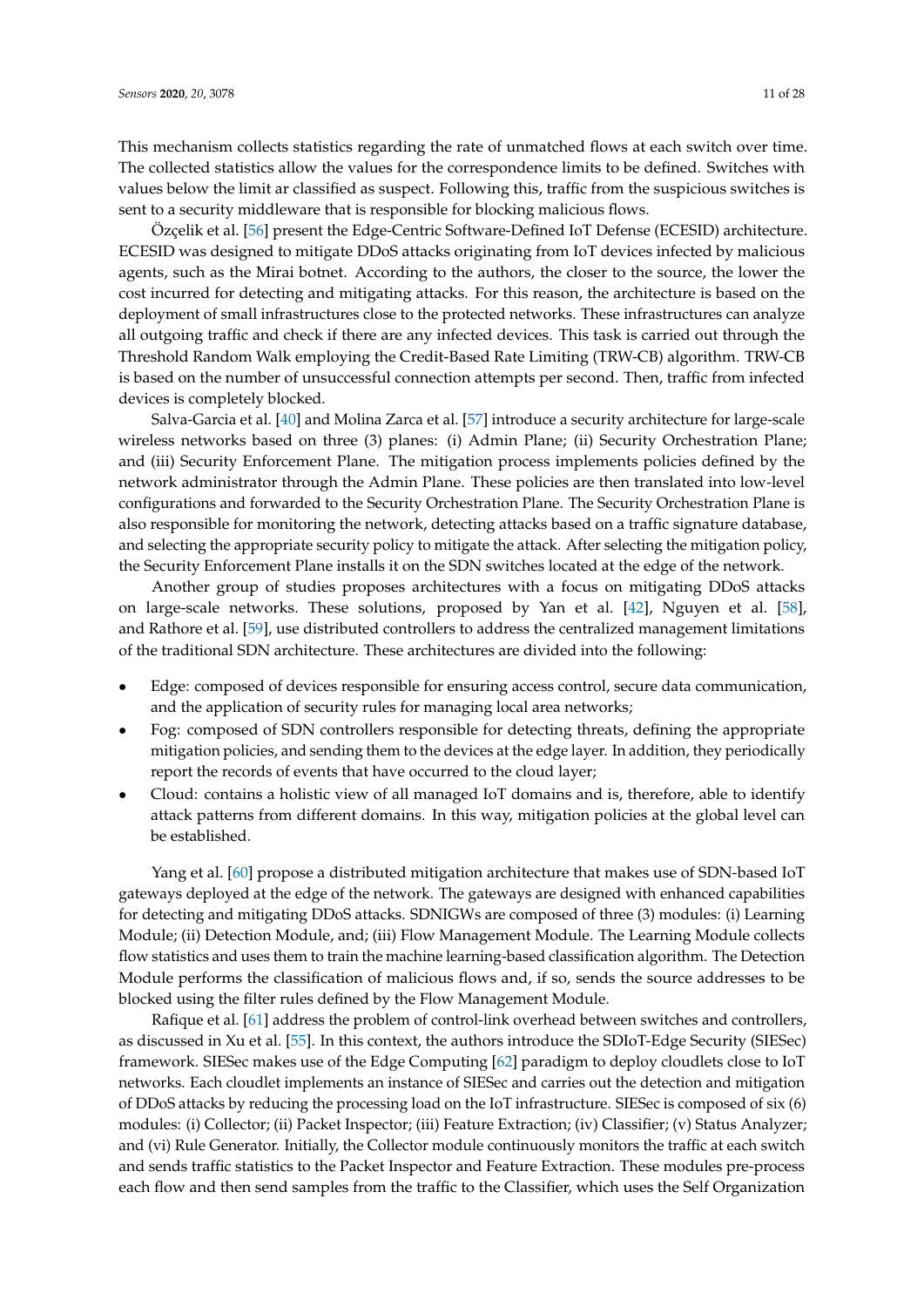Maps (SOM) algorithm to classify each flow as either malicious or benign. The Status Analyzer then forwards the benign flows to their destination, and the malicious flows to be analyzed by the Rule Generator, which is responsible for defining which appropriate filtering rules should be applied.

Krishnan et al. [\[63\]](#page-26-5) set out a multi-layer architecture called Advanced MultiplAne SecuRity Framework for Software Defined Networks (VARMAN), which is designed for the detection and mitigation of DDoS attacks in SDN-based IoT data centers. The detection of malicious flows is aided by several machine-learning algorithms and takes place during the selection and classification stages. The mitigation process makes use of NFV features that assist in the deployment of several virtual nodes with filtering capabilities. Moreover, VARMAN architecture provides load balancing between SDN controllers.

Bawany and Shamsi [\[31\]](#page-24-16) introduce the SDN-Based Secure and Agile Framework for Protecting Smart Applications (SEAL). The primary purpose of the SEAL is to provide security for IoT application data centers. SEAL can prioritize the mitigation of DDoS attacks for specific applications based on their security requirements and their assessment of the impact that would be caused by their failure. SEAL is also designed to prevent DDoS attacks on the SDN architecture itself. The framework consists of three (3) key modules: (i) A-Defense; (ii) C-Defense; and (iii) D-Defense. The A-Defense module detects and mitigates DDoS attacks at the application level. It takes account of the individual traffic designed for each IoT application and prioritizes the applications by their security requirements, which might be critical, moderate, or low. An entropy-based detection algorithm assists in the mitigation process to determine which malicious flows must be blocked. C-Defense is responsible for performing the load balancing between controllers. Finally, D-Defense is responsible protect the data plane and uses a model based on traffic statistics for this task.

Ravi and Shalinie [\[64\]](#page-26-6) employ cloud computing techniques in conjunction with SDN to mitigate DDoS attacks on IoT servers. They have introduced a new mechanism called Learning-Driven Detection Mitigation (LEDEM), which detects DDoS attacks with the aid of a semi-supervised machine learning algorithm. The machine learning algorithm is responsible for identifying all the malicious flows that reach the network and informing the controller of the addresses of the customers that can be classified as malicious. Based on this information, the controller can define the appropriate filtering rules.

Nair et al. [\[65\]](#page-26-7) devise a mitigation mechanism that draws on information about the relationship between IP and MAC addresses to determine the occurrence of DDOS attacks in a short time. The mechanism checks whether a source MAC address is linked to more than one source IP address, as this can indicate the existence of malicious clients with a forged IP. As well as this, the mechanism uses other parameters such as packet delay time, the number of entries in the flow tables, and the average time needed for the receipt of the packets (per second) by the controller to define a threshold value that determines the existence of a DDoS attack.

Houda et al. [\[66\]](#page-26-8) employ blockchain in conjunction with SDN to design Co-IoT, a secure, low-cost, flexible, and efficient collaboration scheme against DDoS attacks in IoT environments. Co-IoT relies on smart contracts [\[67\]](#page-26-9) as a way of sharing information about DDoS attacks between underlying SDN domains in a secure and decentralized way. Initially, each SDN domain has to create and make use of a collaboration agreement, which is carried out through a simplified process. After this, two (2) or more SDN domains establish a trust agreement and set up a network of authorized domains. In this way, whenever one of the domains is the victim of a DDoS attack, it transfers a list of malicious addresses to the domain of origin of the attacks to block these devices.

Galeano-Brajones et al. [\[68\]](#page-26-10) explore the OpenState, an extension of the Openflow protocol that provides SDN switches with the ability to store information about flows already processed, in addition to storing the rules existing in the flow tables. Thus, part of the intelligence related to containing DDoS attacks on IoT networks is transferred to the switches, reducing the controller load. In addition, the authors use the entropy technique to identify malicious traffic by the controller, which defines the appropriate filtering rules to mitigate the attack.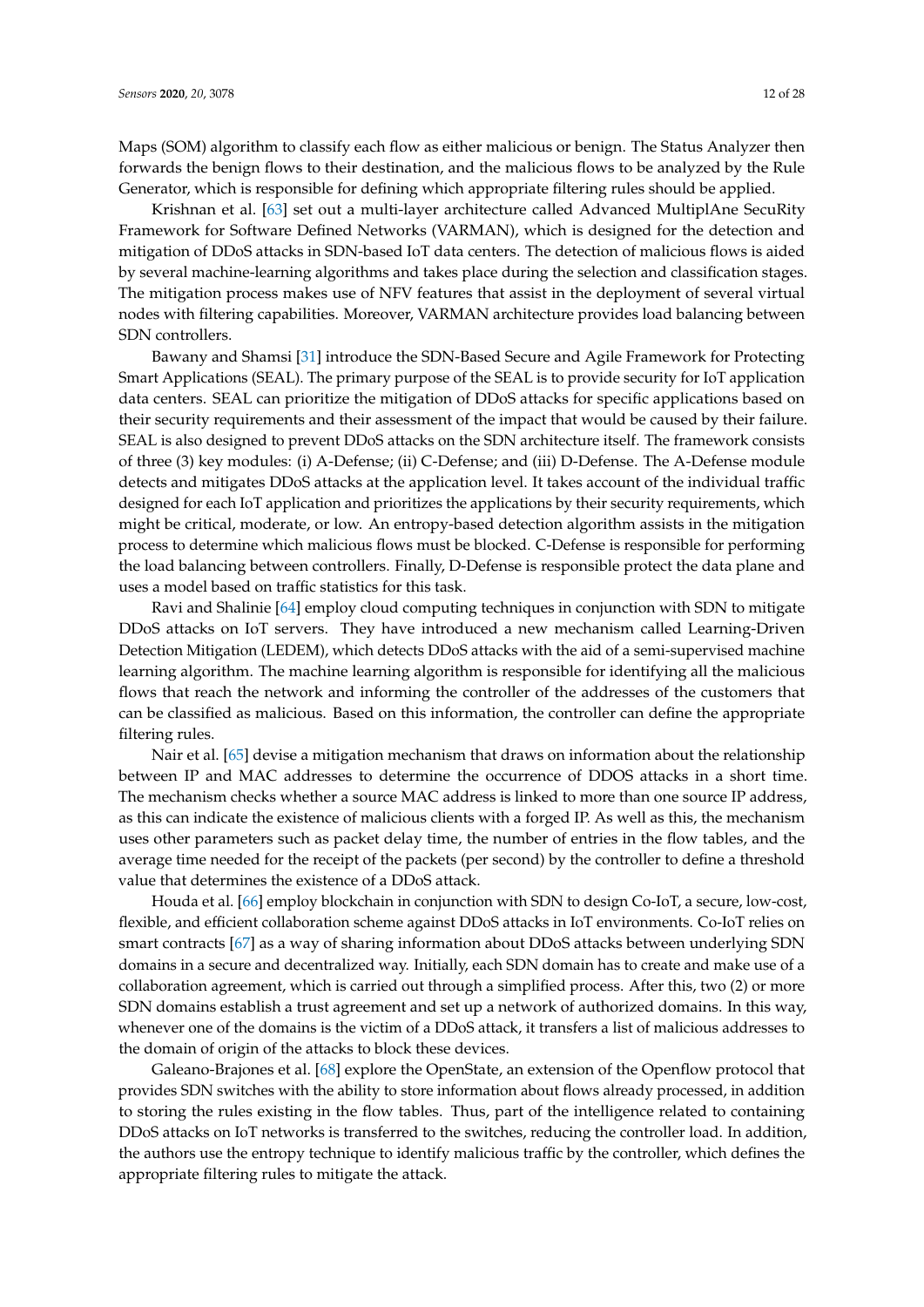# *5.3. Rate Limiting*

Sharma et al. [\[69\]](#page-26-11) put forward the ShSec, an architecture for protecting small IoT networks. This mechanism is designed to mitigate volumetric DDoS attacks and perform its detection process based on flow samples collected from the network edge SDN switches. This strategy reduces the amount of traffic sent to the controller and assists in preventing overloads. In addition, ShSec uses buffers on each switch as an additional strategy to mitigate the number of legitimate packets dropped in the wake of a DDoS attack.

# *5.4. Moving Target Defense—MTD*

Krishnan et al. [\[70\]](#page-26-12) introduce a distributed and hierarchical architecture for large-scale networks, consisting of four (4) layers, namely: (i) Cloud; (ii) Edge; (iii) SDN; and (iv) IoT. High-level management is conducted from the cloud layer, which defines security policies and forwards them to the edge layer. In the border layer, there are gateways with SDN support, which forward the traffic to the SDN layer. In turn, the SDN layer processes traffic from external domains. The authors carried out a case study on the use of this architecture against HTTP Flooding DDoS attacks. Mitigation takes place by excluding illegitimate connections and changing the target's IP address. A message is sent to all the customers with advice about the redirection, along with a CAPTCHA-like computational challenge. Since malicious agents are instructed employing pre-defined commands, they are unable to decode the computational challenge and continue to attack the old address. In this way, only legitimate customers remain connected.

# *5.5. Traceback*

Chen et al. [\[45\]](#page-25-8) provide an architecture that is capable of identifying and mitigating DDoS attacks targeted smart city infrastructures as close as possible to their source. The main purpose of the scheme is to create an algorithm that is capable of collecting flow statistics from base stations through a conventional operation. These statistics are then used to define an acceptable traffic limit. Thus, devices that may be generating traffic above the threshold established for a short period are treated as suspicious and added to an anomaly tree. Then, an additional stage of checking the anomaly tree is performed to determine whether the suspect devices are malicious or not. The devices that are classified as malicious may have their traffic blocked, depending on the mitigation strategy selected by the network administrator.

# *5.6. Request Prioritization*

Sarwar et al. [\[71\]](#page-26-13) present FlowJustifier, a request prioritization algorithm based on a trust return value list, which seeks to mitigate the DDoS attacks that target the SDN-based IoT infrastructure control plane. The list employs confidence values to classify users according to their level of confidentiality, which is established based on the records of each user's network activities. This means that whenever a user's flow request reaches the controller, the list of confidence values is checked to define the degree of priority required for processing that user's request. The trust list values are updated by the controller in real-time whenever a new flow request is processed. Thus, it is also possible to block a sender's flows if the sender starts sending more requests than usual.

# *5.7. Collaboration between Multiple Mitigation Strategies*

In addition to the use of specialized techniques for particular scenarios, the related literature revealed the adoption of solutions based on collaboration between different mitigation strategies. Through this kind of integration, it is possible to offer a series of benefits, including more flexible solutions and the ability to mitigate a significantly greater number of DDoS attacks. Concerning this, the main strategies adopted are Traffic filtering, Machine Learning, and Traffic redirection.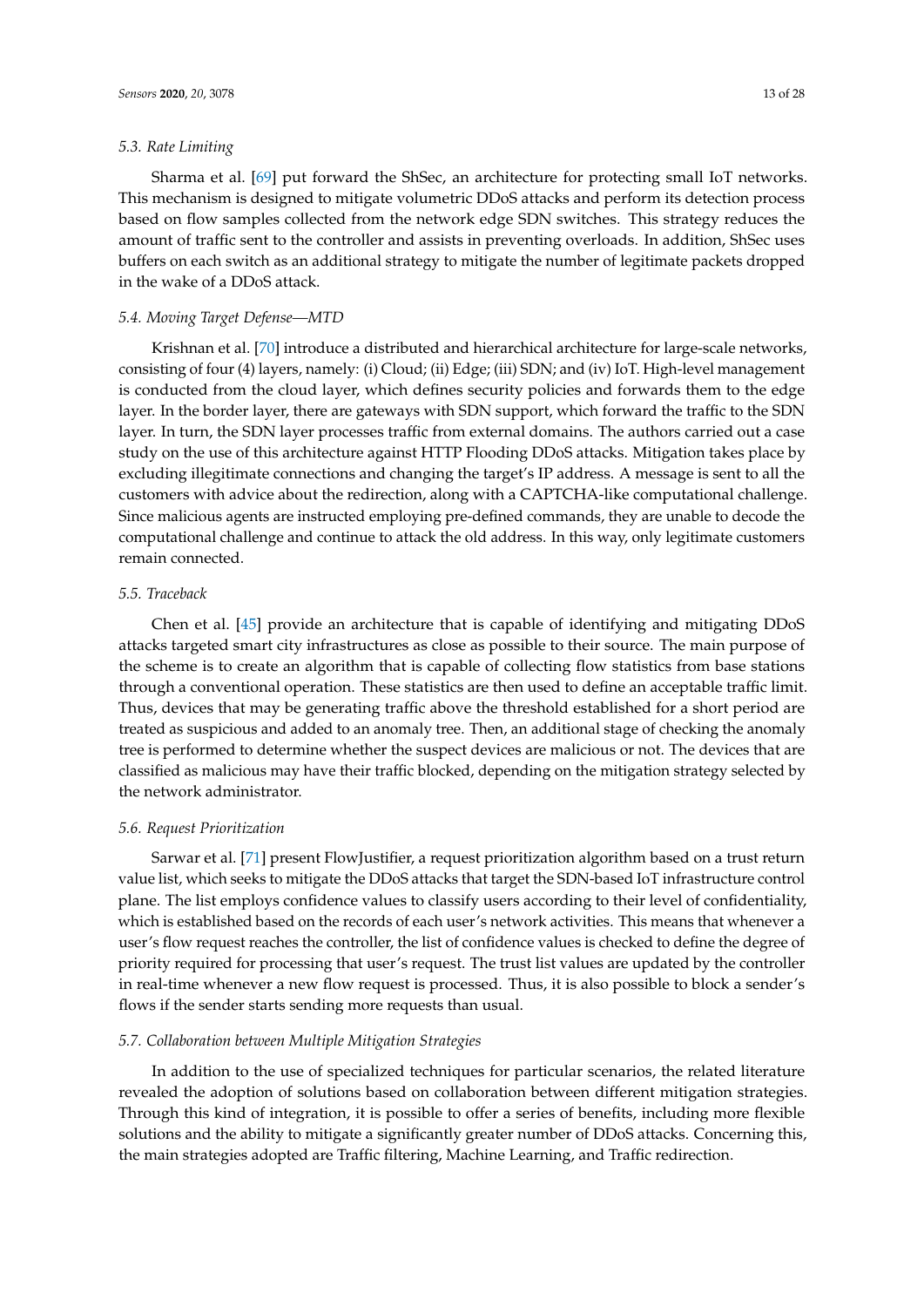Bull et al. [\[72\]](#page-26-14) set out a distributed, flexible, and modular SDN architecture capable of mitigating a wide range of DDoS attacks at the edge of the network. The architecture is composed of the following layers: (i) IoT Access; (ii) Distribution Layer; and (iii) Control Layer. The IoT Access layer consists of several IoT devices arranged in different domains. In turn, the Distribution Layer is formed of SDN switches that are responsible for monitoring the traffic coming from the devices in the IoT Access layer. At the top of the architecture is the Control Layer, which has a pool of controllers capable of managing traffic statistics from all protected IoT domains. The Control Layer is also responsible for defining policies to contain malicious flows, and Rate Limiting and Flow Filtering strategies are used together to achieve this goal.

Bhunia and Gurusamy [\[25\]](#page-24-10) design the SoftThings, a distributed architecture for mitigating a wide range of DDoS attacks on small networks. The SoftThings architecture is segmented into four (4) layers: (i) IoT devices; (ii) SDN switches; (iii) SDN cluster controller; and (iii) SDN master controller. A set of IoT networks represents a cluster. Each cluster is assigned an SDN cluster controller that is responsible for its management and for defining local mitigation policies. In this way, each SDN cluster controller must periodically compile a report on the traffic statistics of the managed networks and send it to the SDN master controller, which is the central entity of SoftThings and has an overview of the entire infrastructure. This means it is in a position to define policies based on Flow filtering that will be applied globally.

Sahay et al. [\[73\]](#page-26-15) introduce a mechanism for protecting communication systems on ships (i.e., a satellite navigation system) that is capable of detecting and mitigating DDoS attacks. The system works through a high-level language used to specify mitigation policies that can be eventually selected by the network administrator and is applicable to several types of DDoS attacks. Filtering and redirection of malicious traffic are available as some of the policies that can be implemented.

Rafique et al. [\[74\]](#page-26-16) put forward CFADefense, a mechanism for mitigating Crossfire DDoS attacks. The CFADefense architecture is implemented in three (3) modules: (i) Link Selection; (ii) Attack Detection; and (iii) Malicious Flow Interception. In seeking to mitigate the flows from Crossfire Attack, CFADefense monitors the traffic on each link in the network and selects those with the highest utilization rate so that they can be analyzed by Attack Detection. In turn, Attack Detection calculates various statistics associated with the selected links, such as packet loss, jitter, RTT, and throughput to determine the level of congestion. Once a Crossfire attack has been detected, the Malicious Flow Interception redirects the traffic on the target link and enforces the blocking of malicious flows.

Luo et al. [\[75\]](#page-26-17) provide a defense method based on SDN, MTD, and honeypots that are capable of protecting IoT environments against DDoS attacks. This method implements an MTD strategy, which keeps changing the IP address of the devices to make it difficult for attackers to discover active hosts. As well as this, a second mechanism manages several SDN-based honeypots and replicates the behavior of legitimate IoT devices to discover the activities of the attackers. By this means, the SDN controller can use the information provided by the honeypots to detect and block traffic coming from attackers in real-time.

# <span id="page-13-0"></span>**6. Taxonomy of DDoS Attack Migitation Approaches—Supported Featured by SDN Devices Facilities to Defend IoT**

In this section, we introduce our taxonomy intending to describe and characterize DDoS attack mitigation approaches to assist the SDN defense of IoT environments. First, there is a compiled classification that includes the following: technology, granularity, a mitigation strategy, and IoT use case. Each scheme is compared on an individual basis with a set of selected parameters from the current literature. From this point on, we outline how solutions need to be improved and examine some of the main factors that have not been addressed. Following this, we describe the main trends in the current state-of-the-art on DDoS mitigation. Finally, we make some suggestions for future research.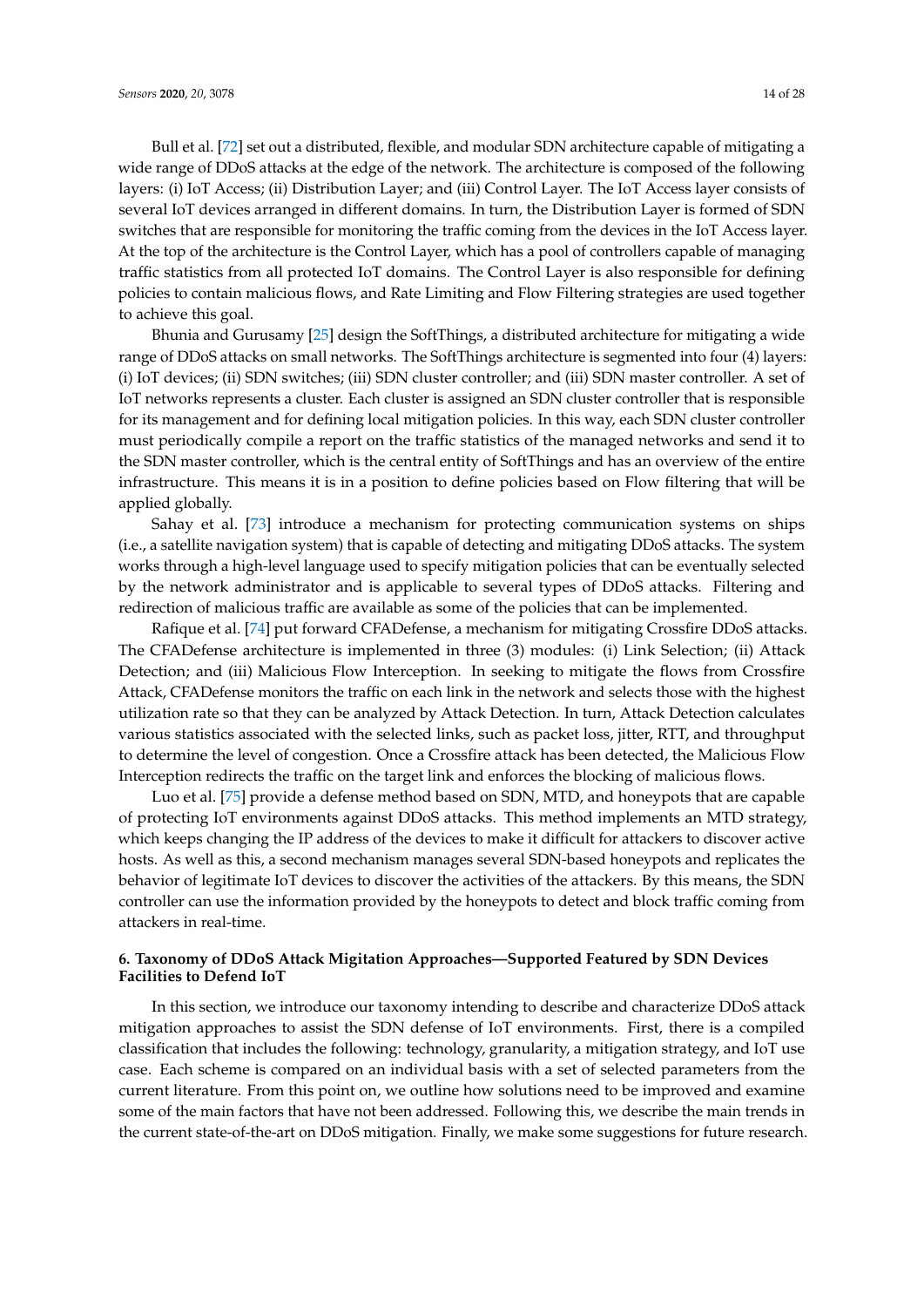# *6.1. Classification of Reviewed Studies*

In an attempt order to compile define an appropriate classification for the solutions reviewed in the previous section, this section establishes a taxonomy based on how each study forms a plan for performing the mitigation of a DDoS attack. The following characteristics are taken into account:

- 1. Whether the mitigation strategy is implemented collaboratively by distributed network elements or a single controller is responsible for the identification, containment, and remediation stages of DDoS mitigation management. The setting for distributed transactions provides greater reliability as having a centralized controller is a notable point of failure in the network and therefore a target for attackers [\[76\]](#page-26-18);
- 2. Whether other technologies, apart from SDN, have been used in the DDoS mitigation strategy. Fog computing, for example, has aroused considerable interest in the network security community, since it provides an opportunity to bring mitigation resources closer to the place where the attack is launched;
- 3. The type of mitigation strategy recommended;
- 4. Whether the solution has been planned for a particular IoT scenario, in works where the authors do not clearly define an IoT scenario, it can be assumed that the designed solution is intended to be used in any IoT application scenario.

Figure [2](#page-15-0) outlines these characteristics by creating a taxonomy for the classification of DDoS security solutions in IoT-SDN networks. For a further understanding, the main features of this taxonomy are outlined as follows:

- Non-collaborative solutions: there is no sharing of information (e.g., traffic statistics and malicious source addresses) between network elements (e.g., controllers, IoT gateways with SDN support) that supply the intelligence needed to define and enforce mitigation policies in the SDN-based IoT network;
	- **–** Pure SDN: follows a "pure" (fully-centralized) SDN approach, where a single controller is responsible for responding to DDoS threats;
	- **–** Hybrid SDN-Fog: combines centralized SDN and distributed fog computing in a hybrid design that selects the best features of the two (2) paradigms.
- Collaborative Solutions: the controller must exchange information with external systems to implement a coordinated DDoS mitigation strategy.
	- **–** Hybrid SDN-Fog-Cloud: establishes a multi-layer architecture that encompasses cloud-computing and fog-computing layers. The fog-layers provide an infrastructure to mitigate attacks near the edge of the network that is being defended. In addition, these fog-layers send information about security incidents and network traffic to the cloud layer. The cloud layer uses this information to define the global mitigation policies that the fog-layers must implement.
	- **–** Hybrid SDN-Blockchain: leverages blockchain technology to implement DDoS mitigation in a decentralized and reliable manner. The smart contract mechanism ensures that there is a secure collaboration between the distributed SDN controllers and enables them to block malicious flows as close to their source in the network as possible.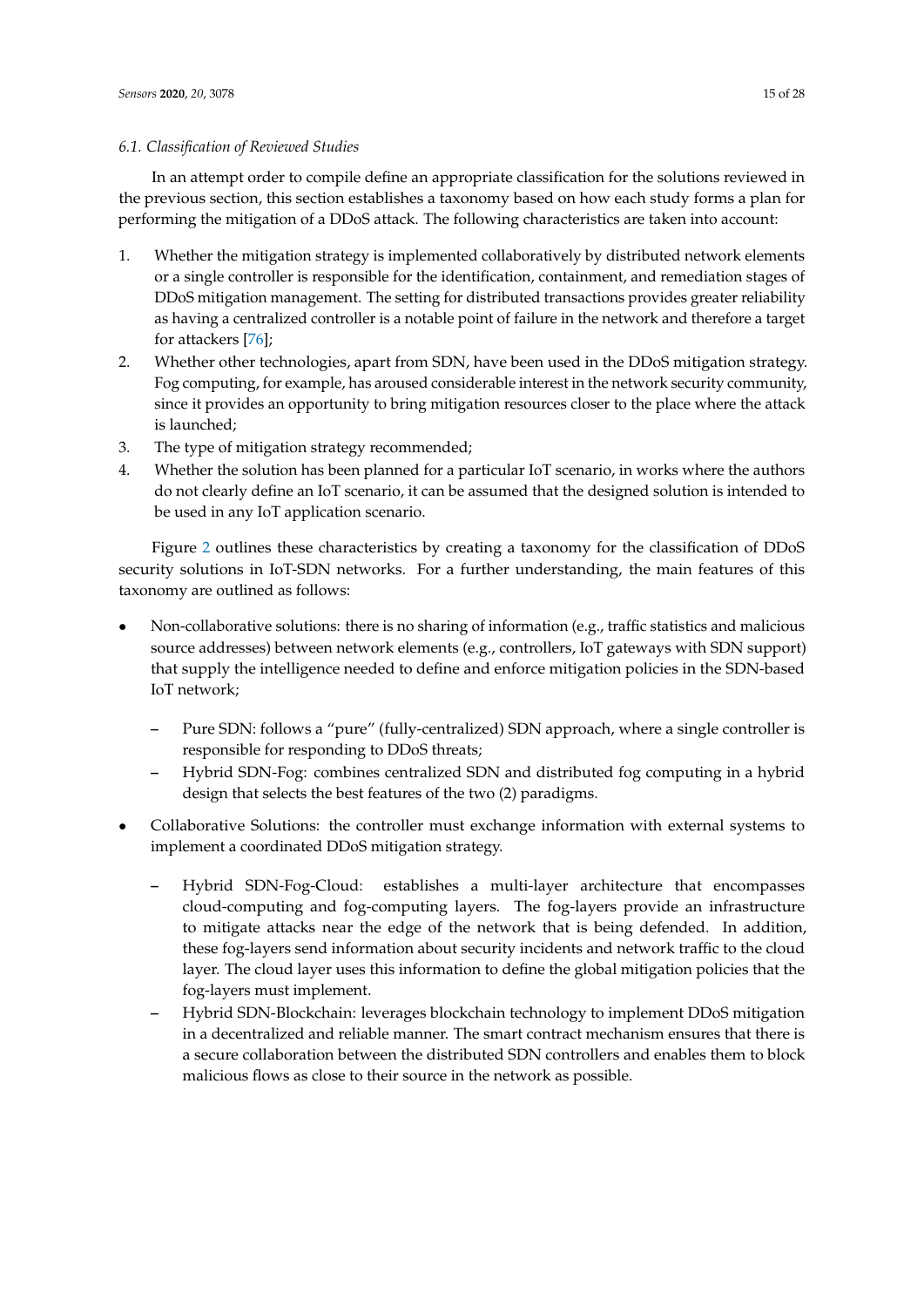<span id="page-15-0"></span>

**Figure 2.** Proposed taxonomy.

# *6.2. Comparison of Analyzed Solutions*

To provide an adequate comparison between the mitigation solutions reviewed in the previous Section [5,](#page-9-0) we established items considered of high relevance to compose a DDoS attack defense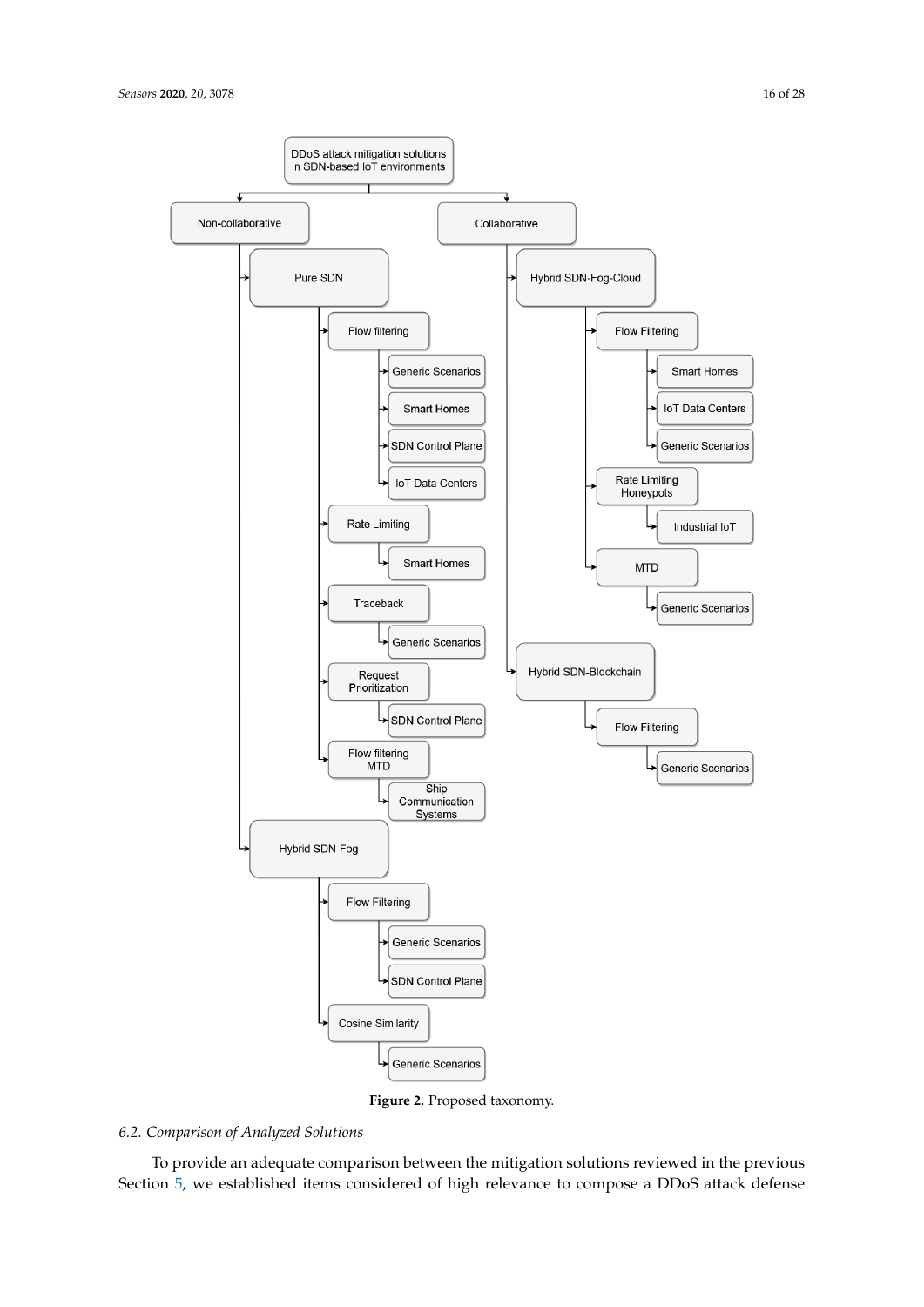system in IoT ecosystems. We considered these items according to previous related works [\[77\]](#page-27-0), some revised solutions [\[56\]](#page-25-19), and technical documents, such as RFC 4732 (Internet Denial-of-Service Considerations [\[78\]](#page-27-1)) and the US-CERT DDoS Quick Guide [\[79\]](#page-27-2). In this sense, Table [3](#page-16-0) summarizes the solutions comparison results.

| <b>Solution Approach</b> | <b>Mitigation Strategy</b>   | Proposal                                               | #1           | #2 | #3 | #4 |
|--------------------------|------------------------------|--------------------------------------------------------|--------------|----|----|----|
|                          |                              | Bull et al. [72]                                       | ✓            | ✓  |    |    |
|                          |                              | Xu et al. [55]                                         |              |    | ✓  |    |
|                          |                              | Salva-Garcia et al. [40] &<br>Molina Zarca et al. [57] |              |    |    |    |
|                          | Flow filtering               | Rafique et al. [61]                                    |              | ✓  |    |    |
|                          |                              | Bawany and Shamsi [31]                                 |              |    |    |    |
|                          |                              | Yang et al. [60]                                       |              |    | ✓  |    |
|                          |                              | Rafique et al. [74]                                    |              |    | ✓  |    |
| Pure SDN                 |                              | Nair et al. [65]                                       |              |    |    |    |
|                          |                              | Galeano-Brajones et al. [68]                           |              |    | ✓  |    |
|                          |                              | Ravi and Shalinie [64]                                 |              |    | ✓  |    |
|                          | Rate limiting                | Sharma et al. [69]                                     |              |    | ✓  |    |
|                          | Traceback                    | Chen et al. $[45]$                                     |              | ✓  |    |    |
|                          | Request prioritization       | Sarwar et al. [71]                                     |              |    | ✓  |    |
|                          | Flow filtering<br><b>MTD</b> | Sahay et al. [73]                                      |              | ✓  |    |    |
|                          | Honeypots<br><b>MTD</b>      | Luo et al. [75]                                        |              | ✓  |    |    |
|                          | Cosine similarity            | Yin et al. $[54]$                                      |              |    |    | ✓  |
| Hybrid SDN-Fog           | Flow filtering               | Özçelik et al. [56]                                    | ✓            | ✓  |    |    |
|                          |                              | Krishnan et al. [63]                                   |              |    | ✓  |    |
|                          |                              | Bhunia and Gurusamy [25]                               | $\checkmark$ |    |    | ✓  |
|                          | Flow filtering               | Nguyen et al. [58]                                     |              | ✓  | ✓  | ✓  |
| Hybrid SDN-Fog-Cloud     |                              | Rathore et al. [59]                                    |              | ✓  | ✓  | ✓  |
|                          | <b>MTD</b>                   | Krishnan et al. [70]                                   |              | ✓  | ✓  | ✓  |
|                          | Rate limiting<br>Honeypots   | Yan et al. [42]                                        | ✓            |    |    | ✓  |
| Hybrid SDN-Blockchain    | Traffic filtering            | Houda et al. [66]                                      |              |    |    | ✓  |

<span id="page-16-0"></span>**Table 3.** Comparison of mitigation solutions using Software-Defined Networking (SDN) in IoT environments.

The definition of the comparison parameter featuring Table [3](#page-16-0) is highlighted in the enumeration outlines below:

- 1. Mitigation of internal and external incidents: while it is essential to mitigate DDoS attacks from external domains, mitigation solutions must identify compromised devices on their network, especially to prevent from malicious agents to use these devices for performing DDoS attacks targeting domains on the Internet;
- 2. Mitigation of multiple DDoS attacks types: solutions for mitigating DDoS attacks in IoT environments must consider both conventional attacks (volumetric) as well more sophisticated attacks that aim to exhaust beyond the bandwidth several other computational resources, such as memory and processing of the target applications;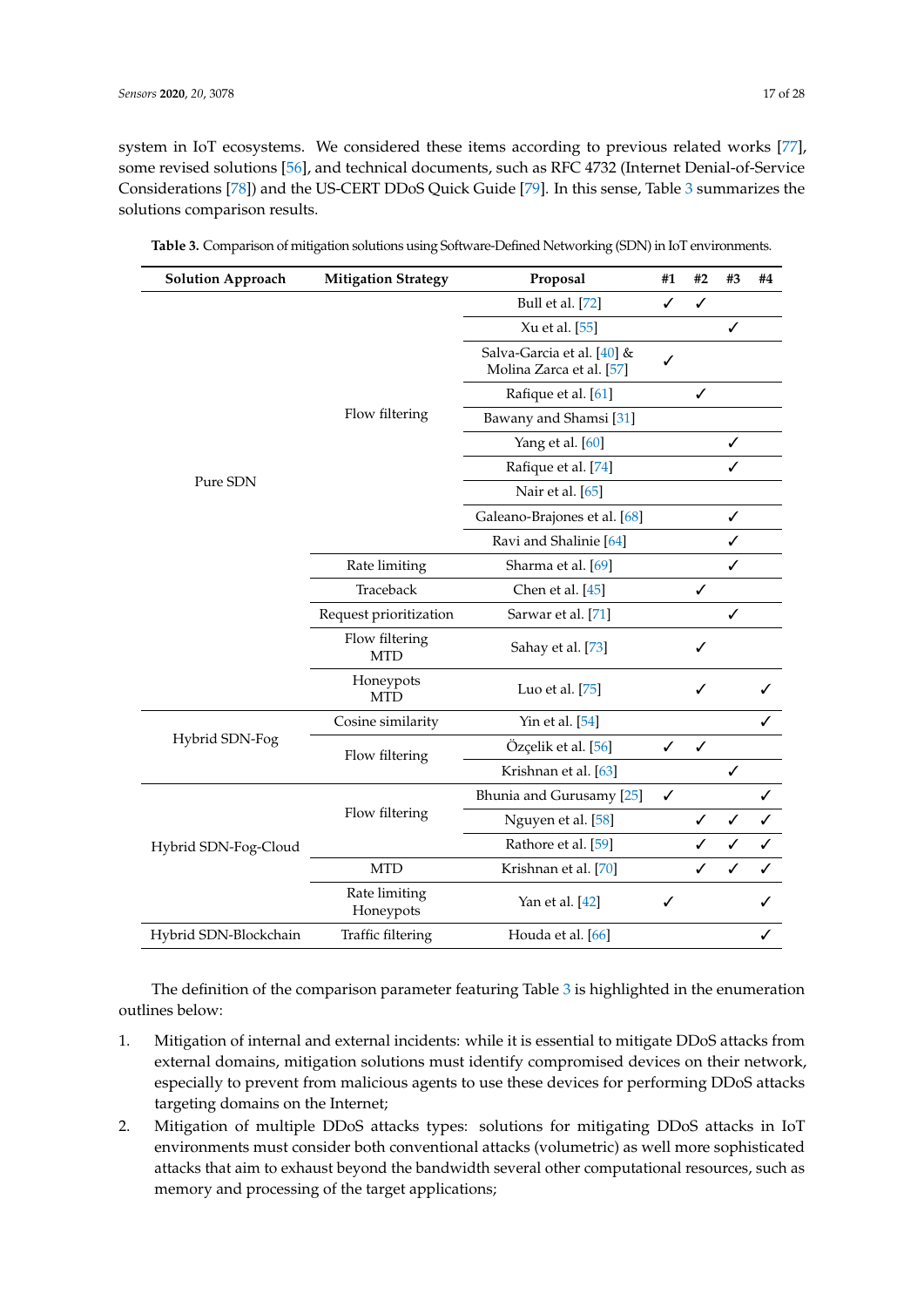- 3. Supporting the SDN control plane to prevent overloads: despite providing several benefits for mitigating DDoS attacks in IoT environments, the SDN control plane can become the target of DDoS attacks directed to exhausting its resources, such as (i) link bandwidth between switch and SDN controller; and (ii) the number of rules stored in the flow tables, overloading the TCAM memory of the OpenFlow switches;
- 4. Collaborative mitigation: performing DDoS mitigation using only a single controller can cause issues regarding network scalability and fault tolerance. For this reason, it is of immense importance to distribute the mitigation process among several entities that can make mitigation collaboratively to improve performance efficiency and avoid single points of failure in the network.

Observing Table [3,](#page-16-0) none of the conducted studies are able to match all the elicited items. The solutions that employ cloud and fog computing paradigms, in conjunction with SDN, were the that reached closest. In contrast, the solutions that perform the mitigation only at the edge-side of the network, leveraging the traditional SDN approach, are the ones that most limited and do not meet the requirements defined in the present study.

#### *6.3. Overview of the DDoS Attack Mitigation Scenario Harnessing SDN in IoT Environments*

The adoption of the SDN paradigm to mitigate DDoS attacks in IoT environments is a relatively new research topic. According to studies available in the literature, researchers published the first SDN-IoT mitigation solution in 2016 [\[72\]](#page-26-14). Since then, the community has been developed several mitigation mechanisms in this context. In this way, the first solutions developed attempted to address frequent and well-explored attacks in the literature, such as the mitigation of volumetric attacks using the traditional SDN architecture. However, since 2019 solutions have evolved substantially, and new mechanisms based on the fog computing paradigm have started to be employed on the development of distributed architectures capable of mitigating new types of DDoS attacks based on low traffic rates. In light of this, Table [4](#page-18-0) summarizes the DDoS types considered by the analyzed solutions.

According to Table [4,](#page-18-0) we note that volumetric and exhaust attacks received much more attention from mitigation solutions when compared to attacks on the application layer. In this regard, it is crucial to consider that volumetric and exhaustion DDoS attacks are mainly based on directing large amounts of malicious traffic to the target network. This characteristic facilitates its identification by mechanisms that use more uncomplicated mitigation strategies, such as those that establish limits for traffic arriving on the network (whether malicious or not). In addition, attacks aimed at the application layer are based on sending fragmented requests in different parts, such as DDoS attacks with slow requests and responses, which are easily able to disguise themselves between legitimate traffic due to the use of low traffic rates during its execution. Consequently, this feature allows circumventing mechanisms based on the identification of anomalies in network traffic, making the identification of this type of attack more complex.

Attacks aimed at the application layer are undertaken by sending fragmented requests in different parts, such as DDoS attacks with slow requests and responses; however, these are easily distinguished from legitimate traffic because they rely on low traffic rates during their execution. Hence, this feature allows circumventing mechanisms to be put into effect that is based on their ability to detect anomalies in network traffic, and thus make the identification of this type of attack more complex.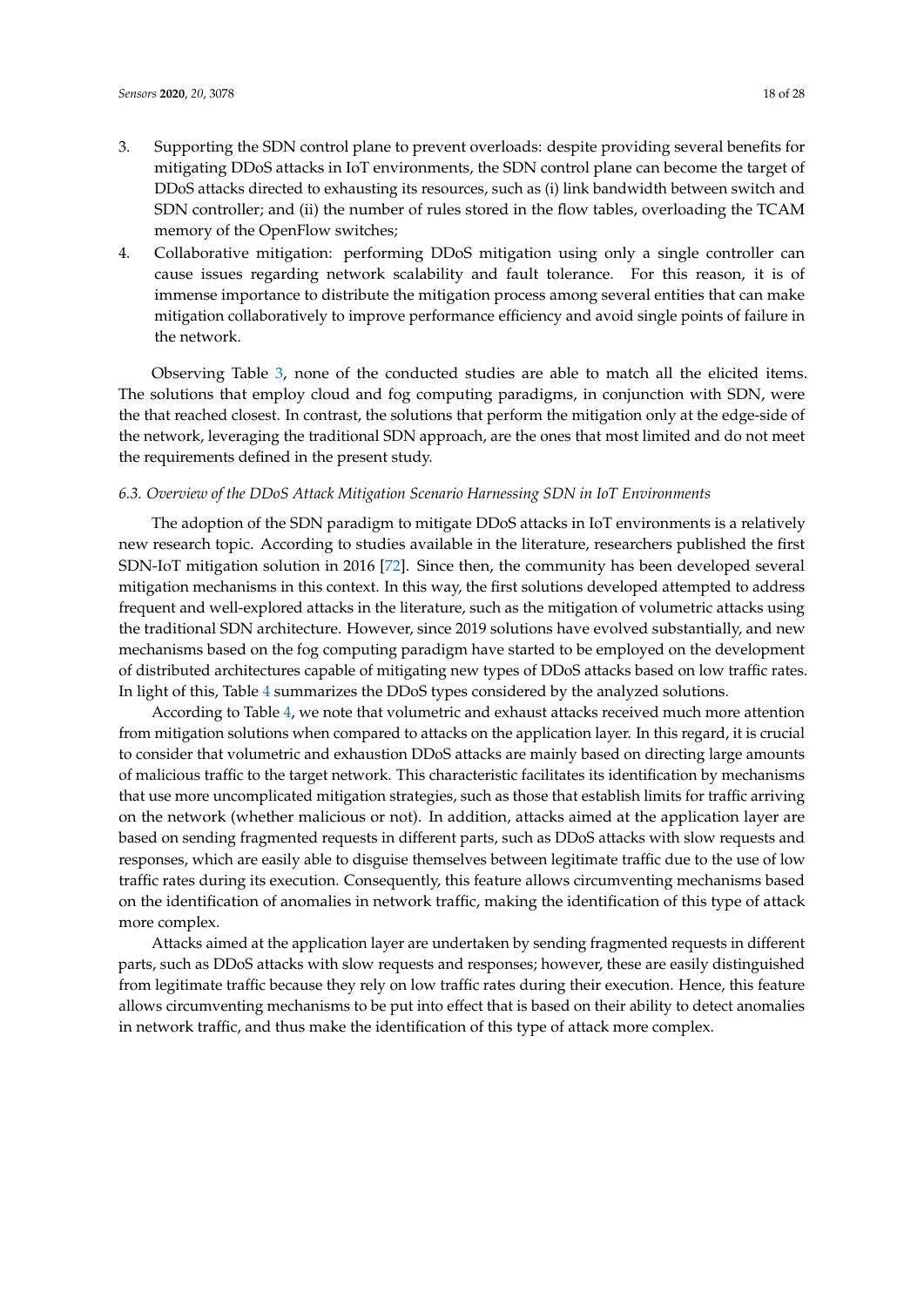|                             |                                                     |              | <b>DDoS Attack</b> |             |
|-----------------------------|-----------------------------------------------------|--------------|--------------------|-------------|
| <b>Application Scenario</b> | Proposal                                            | Volumetric   | Exhaustion         | Application |
|                             | Xu et al. [55]                                      |              | ✓                  |             |
|                             | Krishnan et al. [63]                                |              | ✓                  | ✓           |
| SDN control plane           | Rafique et al. [61]                                 |              | ✓                  | ✓           |
|                             | Sarwar et al. [71]                                  |              | $\checkmark$       |             |
|                             | Rafique et al. [74]                                 | ✓            |                    |             |
| <b>Smart Homes</b>          | Bhunia and Gurusamy [25]                            | ✓            |                    |             |
|                             | Sharma et al. [69]                                  | ✓            |                    |             |
| <b>IoT</b> Data Centers     | Bawany and Shamsi [31]                              | ✓            |                    |             |
| Industrial IoT              | Yan et al. [42]                                     |              | ✓                  |             |
| Ship communication systems  | Sahay et al. [73]                                   | ✓            |                    |             |
|                             | Bull et al. [72]                                    | ✓            | ✓                  |             |
|                             | Özçelik et al. [56]                                 |              | ✓                  |             |
|                             | Yin et al. [54]                                     | ✓            |                    |             |
|                             | Krishnan et al. [70]                                |              | ✓                  |             |
|                             | Salva-Garcia et al. [40] & Molina Zarca et al. [57] | $\checkmark$ |                    | ✓           |
|                             | Nguyen et al. [58]                                  | ✓            |                    |             |
| Generic                     | Rathore et al. [59]                                 | ✓            | $\checkmark$       |             |
|                             | Yang et al. [60]                                    | ✓            |                    |             |
|                             | Houda et al. [66]                                   | ✓            |                    |             |
|                             | Luo et al. $[75]$                                   | ✓            |                    |             |
|                             | Chen et al. [45]                                    | ✓            |                    |             |
|                             | Nair et al. [65]                                    | ✓            |                    |             |
|                             | Galeano-Brajones et al. [68]                        | ✓            |                    |             |
|                             | Ravi and Shalinie [64]                              | ✓            |                    |             |

<span id="page-18-0"></span>**Table 4.** Classification of mitigated Distributed Denial of Service (DDoS) attacks type by application scenarios.

The techniques that rely on the analysis of network flow statistics to detect anomalous actions are efficient in containing volumetric attacks, which are based on high traffic rates [\[80\]](#page-27-3). Concerning this, there are solutions based on the following strategies: rate limiting, cosine similarity, traceback, and flow prioritization, as outlined in Table [5.](#page-19-0) However, when there is a need to mitigate DDoS attacks based on the dispatch of small traffic fees to exploit particular vulnerabilities in the services offered by the IoT infrastructure, techniques based on statistical analysis are ineffective. The main reason for this ineffectiveness is that they are based on anomalous behavior in the network traffic and thus unable to trigger the mitigation process. Only Krishnan et al. [\[63\]](#page-26-5) and Rafique et al. [\[61\]](#page-26-3) were able to mitigate DDoS attacks with low rates through traffic filtering and by adopting machine learning algorithms.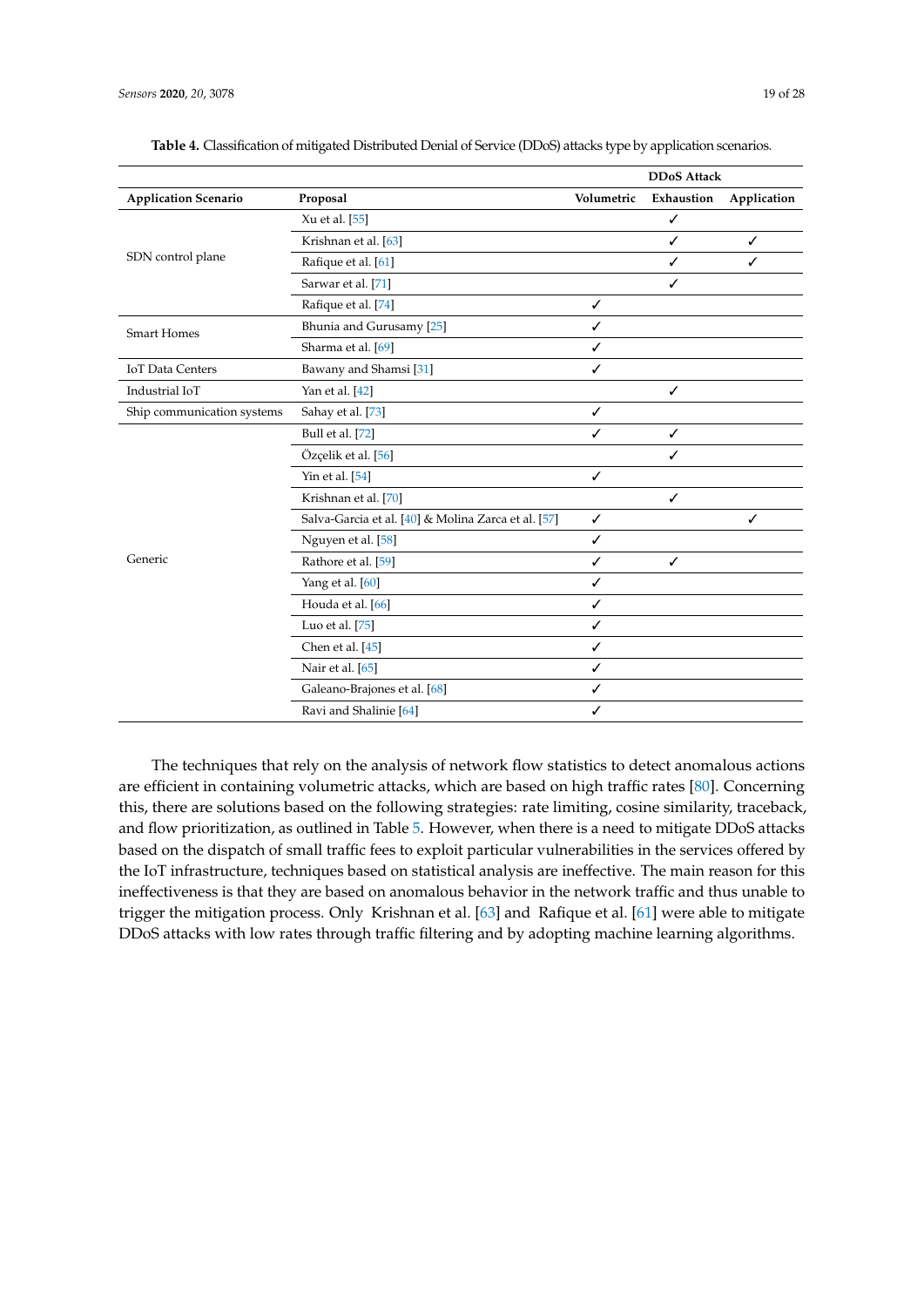<span id="page-19-0"></span>

| <b>DDoS Traffic Rate</b> | <b>Mitigation Strategy</b>                            |  |
|--------------------------|-------------------------------------------------------|--|
|                          | Honeypots                                             |  |
|                          | Rate limiting                                         |  |
| High rate                | <b>MTD</b>                                            |  |
|                          | Traceback                                             |  |
|                          | Request prioritization                                |  |
|                          | Cosine similarity                                     |  |
| High and low rate        | Traffic filtering with<br>Machine Learning techniques |  |

**Table 5.** Strategies employed in DDoS mitigation with low and high traffic rate.

# 6.3.1. IoT Application Scenarios

Figure [3](#page-19-1) shows the distribution of mitigation solutions for IoT scenarios. It seems that more than half of the reviewed solutions were not found for a specific IoT scenario. For organizational purposes, we decided to classify mitigation solutions as "generic" when the authors did not clearly define which IoT scenario they were applied to. It was found that mitigation solutions that focused on the SDN control plane and smart homes represented 88% of the solutions reviewed. On the other hand, some IoT scenarios, that had been less explored by the scientific community, had only a single mitigation solution, namely: (i) IoT Data Centers; (ii) Industrial IoT; and (iii) Maritime Communication Infrastructure. As a result, the solutions that focused on these scenarios were grouped as "Other scenarios", as displayed in Table [6.](#page-20-0)

<span id="page-19-1"></span>

**Figure 3.** Distribution of mitigation solutions for IoT scenarios.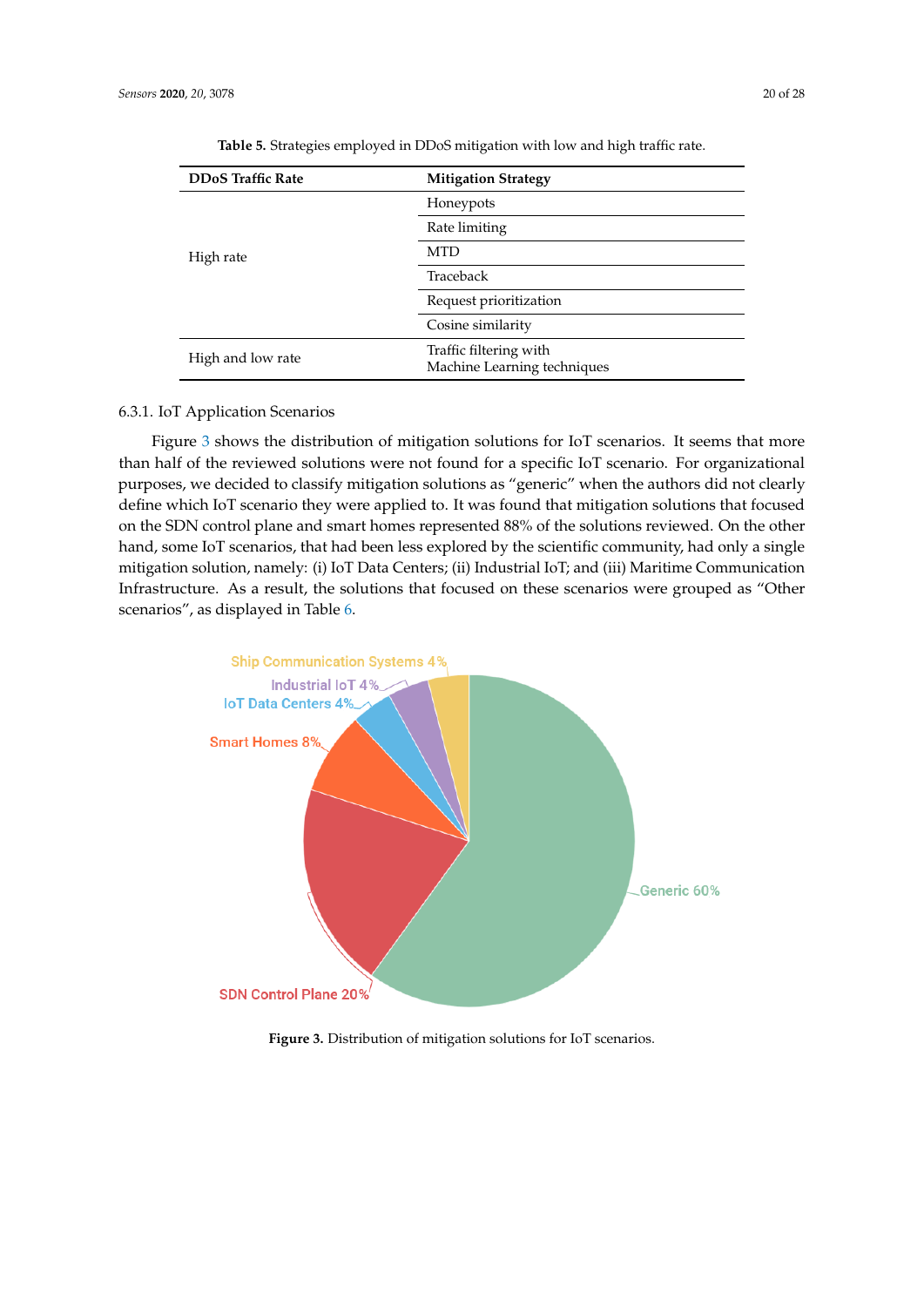| <b>IoT</b> Scenario      | Advantages                                                                                                                                                                      | <b>Disadvantages</b>                                                                                                                                                     |
|--------------------------|---------------------------------------------------------------------------------------------------------------------------------------------------------------------------------|--------------------------------------------------------------------------------------------------------------------------------------------------------------------------|
| Generic                  | $\bullet$ Collaborative<br>• Provide secure communication between distributed nodes<br>• Mitigation in large and small scenarios<br>• Identify malicious devices in the network | $\bullet$ Do not consider low traffic rate attacks<br>• Validated only in small scenarios                                                                                |
| <b>SDN Control Plane</b> | • Consider low and high traffic rate attacks                                                                                                                                    | • Centralized mitigation on the network edge<br>$\bullet$ Non-Collaborative<br>• Do not identify malicious devices in the network<br>• Validated only in small scenarios |
| <b>Smart Homes</b>       | • Lightweight and low cost solutions<br>• Identify malicious devices in the network                                                                                             | • Centralized mitigation on the network edge<br>• Non-Collaborative<br>• Validated only in small scenarios<br>• Do not consider low traffic rate attacks                 |
| Other Scenario           | • Prioritizes applications by security requirements                                                                                                                             | • Centralized mitigation on the network edge<br>• Validated only in small scenarios<br>• Do not consider low traffic rate attacks                                        |

<span id="page-20-0"></span>**Table 6.** Comparison between IoT scenario domains through advantages and disadvantages analysis.

# 6.3.2. Generic

These solutions employ a wide range of methods and architectures to combat different types of resource exhaustion DDoS attacks, as well as mechanisms to detect devices compromised by malicious agents in the local network. In light of this, Özçelik et al. [\[56\]](#page-25-19) provide an architecture for mitigating DDoS at its origin by adopting fog computing approaches. The adoption of decentralized mitigation approaches that implement secure methods of communication between nodes through emerging technologies such as Blockchain [\[59\]](#page-26-1) features prominently among the other strategies in this category.

#### 6.3.3. SDN Control Plane

The SDN control plane can itself become the target of DDoS attacks that are aimed at exploiting vulnerabilities in its components and make the underlying IoT applications unavailable. In this scenario, the studies carried out in [\[55](#page-25-18)[,61](#page-26-3)[,63](#page-26-5)[,71,71](#page-26-13)[,74\]](#page-26-16) put forward mechanisms that are capable of mitigating DDoS attacks that target both the data plane and the SDN control plane.

Based on the results summarized in Tables [3](#page-16-0) and [4,](#page-18-0) it is possible to determine the benefits offered by these means of providing security to the SDN control plane that is responsible for accessing IoT applications. In light of this, attention should be drawn to the fact that: (i) the solutions are evaluated against DDoS attacks at low and high traffic rates; and (ii) machine learning approaches are more efficient in detecting malicious flows than conventional mitigation approaches that depend on dynamically-defined traffic limits. These findings corresponded to the solutions by Krishnan et al. [\[63\]](#page-26-5) and Rafique et al. [\[61\]](#page-26-3).

In this case, the principal drawback of these solutions that are designed to mitigate DDoS attacks is their fully-centralized approach at the edge of target networks. The main reason for this is that the controller may become unavailable because there is a need to process a huge amount of malicious flows that exceed its computational capacity. Furthermore, solutions in this category were validated in small-scale scenarios. These solutions were only designed to address traffic mitigation from external networks, and all processing of requests and decision-making is centralized in the SDN controller.

#### 6.3.4. Smart Homes

In this category, it should be noted that the main research endeavors are to provide security for both internal and external incidents on the network by using lightweight mechanisms implemented with low-cost hardware (e.g., Raspberry Pi). Among the limitations found in the solutions applied in this scenario are: (i) the mitigation process is implemented centrally at the edge of the network without due concern for the overhead controller; and (ii) the lack of mechanisms capable of mitigating DDoS attacks based on low traffic rates. The use of distributed controllers to perform the mitigation process should be noted as a means of overcoming these limitations in a satisfactory way. In addition,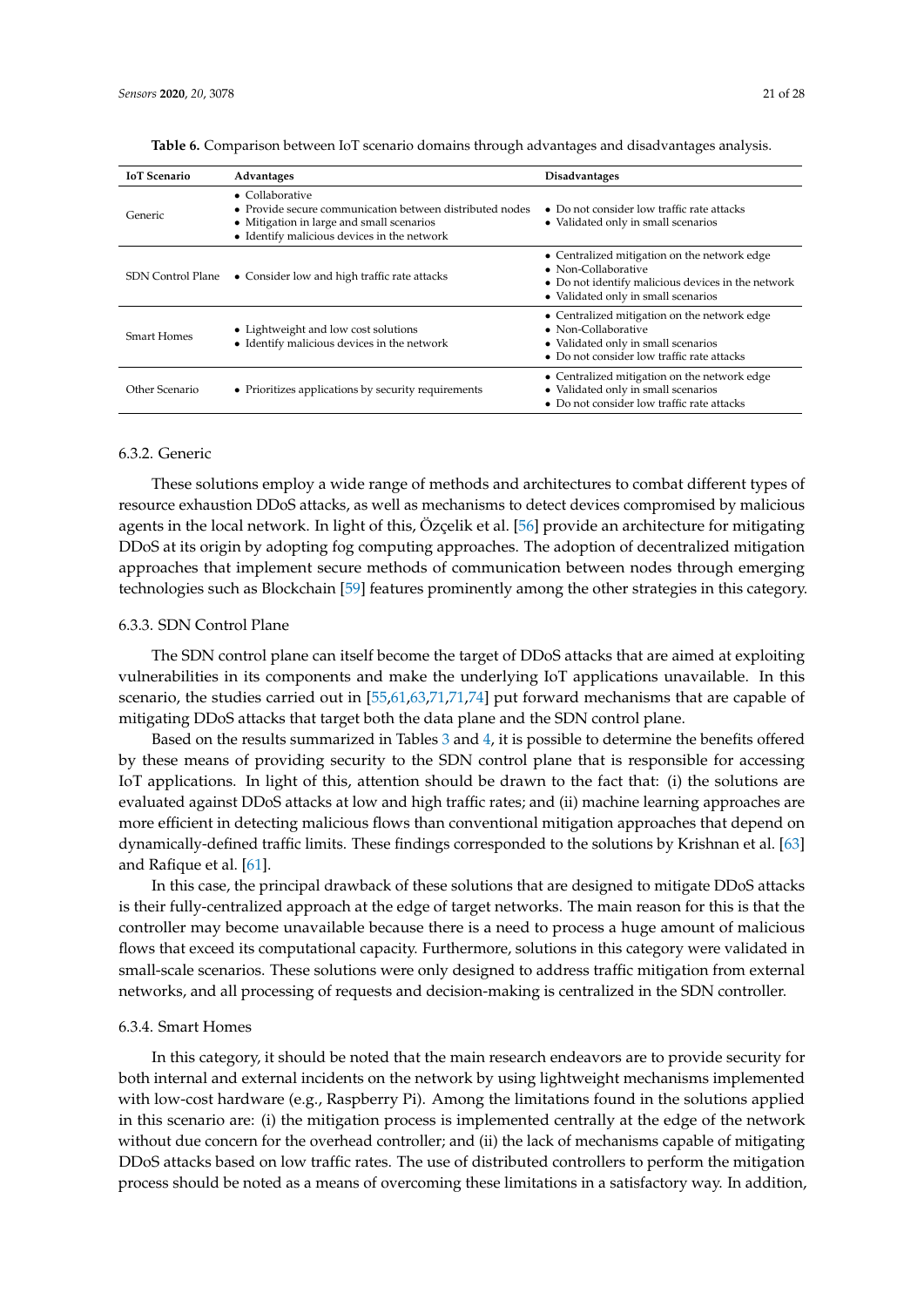the use of machine learning techniques can be regarded as a feasible alternative, since they are useful in mitigating DDoS attacks based on low traffic rates [\[63\]](#page-26-5).

#### 6.3.5. Other Scenarios

The mitigation solutions for (i) IoT data centers, (ii) industrial IoT, and (iii) maritime communication infrastructure, have features in common, despite being designed for different scenarios. For this reason, the main benefit offered by solutions in this category is the ability to prioritize the mitigation of DDoS attacks, while taking into account the particular security requirements for each IoT application, as discussed by Bawany and Shamsi [\[31\]](#page-24-16). On the other hand, Yan et al. [\[42\]](#page-25-5) recommend a distributed and scalable architecture that is capable of detecting malicious devices in the protected IoT network itself. The solution found by Sahay et al. [\[73\]](#page-26-15) rely on traffic filtering based on a static amount of traffic to mitigate DDoS attacks in maritime communication systems. In general, it has been seen that solutions in this category have characteristic limitations, such as (i) their failure to take note of attacks with low traffic rates; and (ii) restrictions on collaboration and maintenance caused by the fact that they were designed for a particular segment.

#### *6.4. Open Research Challenges*

While the use of the SDN paradigm provides several benefits to mitigate DDoS attacks, in IoT scenarios, several underlying problems have not yet been addressed, namely:

# 6.4.1. Evaluation of Solutions Based on Realistic Scenarios

According to a recent report [\[17\]](#page-24-2), DDoS attacks carried out in the third quarter of 2019 reached rates of up to 1Tbps, which shows a sharp rise in the volume of traffic subject to attacks, depending on their type and purpose. Given this, the new schemes must be evaluated in environments capable of replicating as many real conditions as possible, both in terms of traffic and infrastructure. The combination of these factors is crucial to ensuring the scalability of solutions in the face of increasing demand for traffic and the heterogeneity of network infrastructures, currently made up of both physical and virtual elements [\[19\]](#page-24-4).

#### 6.4.2. Flexibility to Meet Different Security Requirements

IoT ecosystems are made up of a number of applications with different communication and security requirements (e.g., health and disaster recovery applications, traffic control, and smart homes). As a result of the growing demand for mission-critical applications, often sharing resources from general-purpose infrastructures, mitigation mechanisms must be able to identify and prioritize malicious flows intended for this area. In this way, detection and mitigation policies, for example, can be reconfigured at runtime.

## 6.4.3. Mitigation of DDoS Attacks Based on IoT Protocols

The diversity of the IoT ecosystem offers numerous opportunities for exploring protocols (e.g., MQTT and CoAP), which have been specially designed to meet the demands of new applications. For instance, the CoAP protocol can be used for amplification attacks. Thus, several IoT devices can have their IP addresses spoofed so that attacks can be launched on different domains.

# *6.5. Trends and Opportunities*

This section highlights some emerging technologies that provide an opportunity to assist the SDN paradigm in overcoming certain limitations and be able to find more efficient and robust solutions to mitigate DDoS attacks in IoT environments.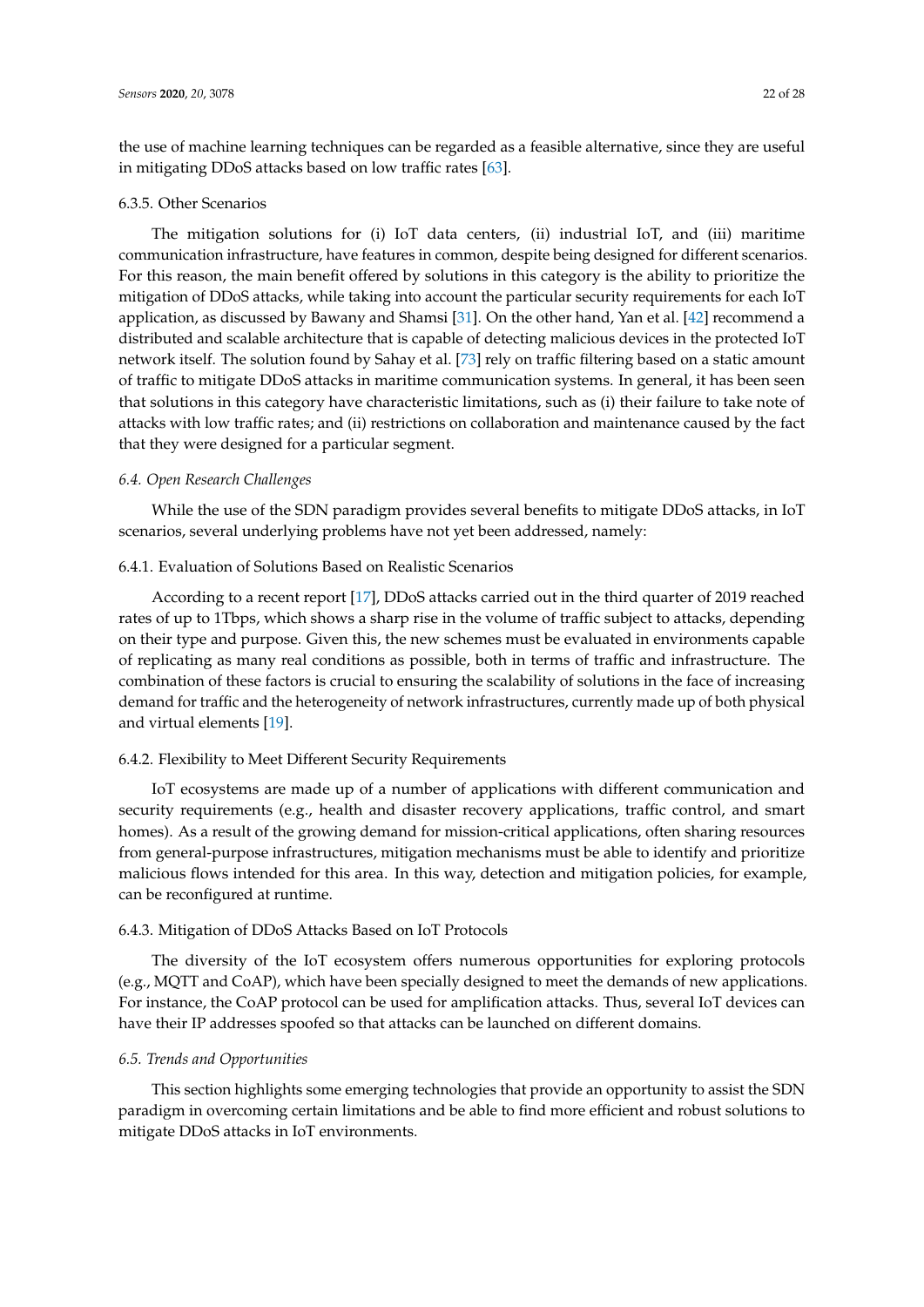# 6.5.1. Network Function Virtualization

Network Function Virtualization (NFV) [\[81\]](#page-27-4) is a promising technology when integrated with the SDN paradigm for designing new solutions to mitigate DDoS attacks in IoT environments. NFV introduces a new degree of flexibility and scalability by creating on-demand virtual network appliances such as firewalls, Intrusion Detection Systems (IDS), and Deep Packet Inspection (DPI) Systems. This feature ensures that multiple instances of a specific mitigation mechanism can be implemented precisely at different locations on the network and address the constraints imposed by the occurrence of malicious events [\[48\]](#page-25-11). Among the solutions obtained from the use of the integrated SDN and NFV to mitigate DDoS attacks are the schemes employed by Zhou and Guo [\[82\]](#page-27-5) and Krishnan et al. [\[63\]](#page-26-5).

#### 6.5.2. Fog Computing

Fog computing is a new architectural concept extending cloud computing, which raise extensive capabilities in affording the discovery of new SDN-based mitigation solutions. Employing fog computing technology allows to access the services offered by the public cloud at a faster data processing speed. Moreover, the deployment of small clouds close to the vicinity of the end-user can improve confidentiality while reduced latency at the same time. The strategies provided in Yan et al. [\[42\]](#page-25-5) and Özçelik et al. [\[56\]](#page-25-19) are examples of solutions that harness SDN-based architectures and fog computing to mitigate DDOS attacks in IoT environments.

# <span id="page-22-0"></span>**7. Conclusions**

This study created a taxonomy to describe and characterize strategies to mitigate DDoS attacks harnessing SDN technologies in IoT environments. As a result, we provide the following contributions: (i) a comprehensive review of the state-of-the-art about DDoS attack mitigation strategies featured by SDN technologies in IoT scenarios; (ii) a new classification guide for the mitigation strategies, which consider several relevant parameters; (iii) a full overview of the existing mitigation techniques for the IoT scenario; (iv) a comparative analysis of the mitigation techniques through pre-defined established criteria supported by related studies, RFCs and other technical documents; and (v) a broad discussion about open issues and research challenges regarding DDoS mitigation featured by SDN technologies in IoT environments.

The proposed taxonomy takes into account four (4) key characteristics associated with the mitigation process, namely: (i) whether the solutions carry out the mitigation process in a centralized or collaborative way; (ii) whether other technologies were used in conjunction with SDN to carry out the mitigation process (hybrid solutions); (iii) the mitigation strategy employed; and (iv) the targeting IoT application scenario.

As a result of a thorough comparison between the analyzed solutions, conducted through a deep investigation in the literature, we note that none of them addressed all the factors that we claim to be regarded as of great significance. However, there were hybrid solutions that exploited the ability of the blockchain, fog, and cloud computing paradigms to provide distributed and highly collaborative solutions, and enabled them to meet the requirements more satisfactorily.

The benefits and drawbacks found in the mitigation solutions that were designed for several different IoT scenarios were also analyzed to assist the scientific community in finding solutions capable of mitigating the most diverse types of DDoS attacks. Thus, solutions that use malicious flow filtering strategies with the aid of machine learning algorithms have proved to be promising in mitigating DDoS attacks when there are both high and low traffic rates.

Finally, a list of new research challenges were identified with potentials to serve as starting points to undertake a new research project. Technologies with a high potential for innovation are also recommended when used in conjunction with SDN.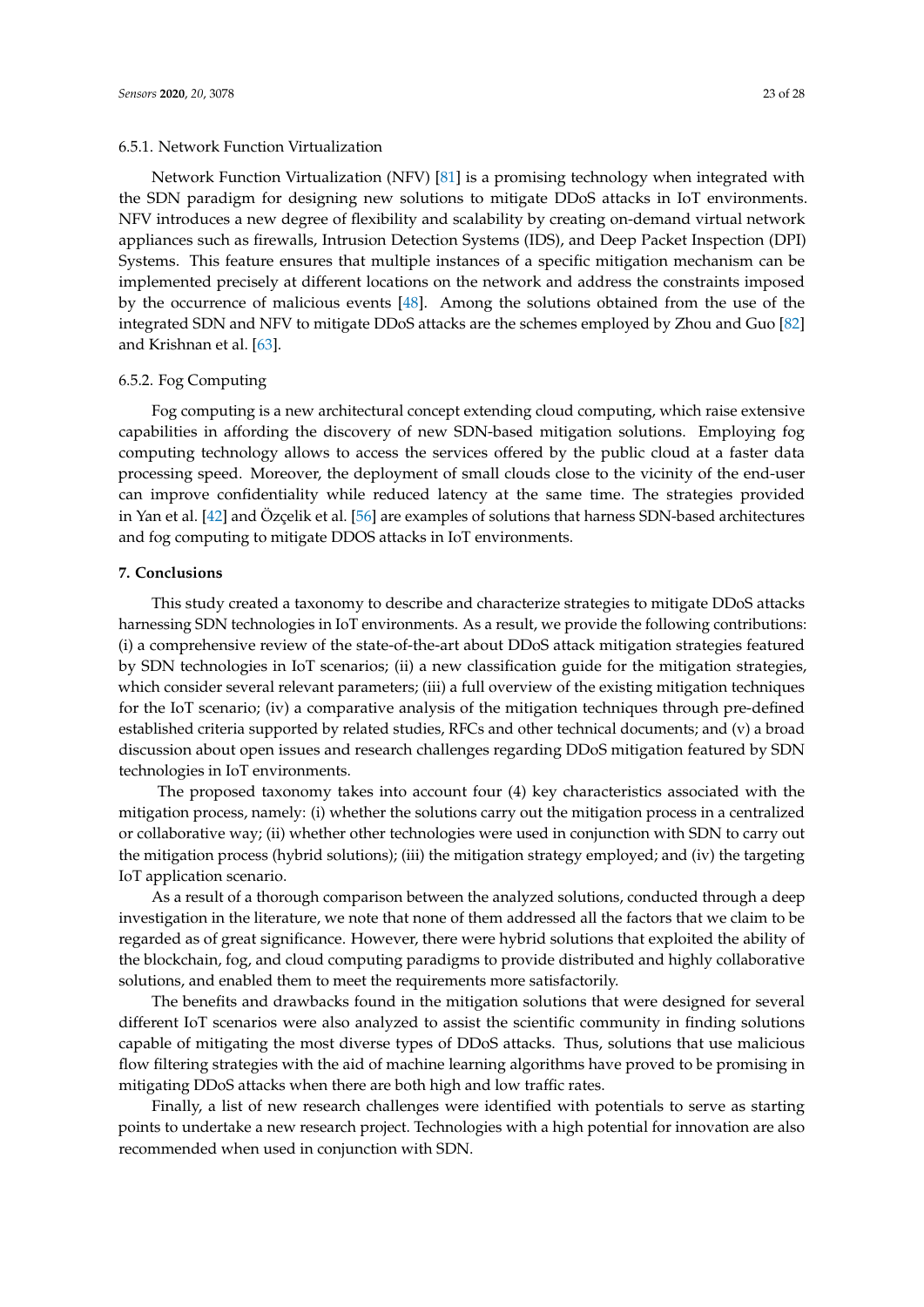The findings we obtained from the study carried out in this paper provide the following prospective research directions. We will run practical experiment trials atop a lab-premised testbed, whereby IoT use cases features real system dynamics and varying attack events. Based on the particular resource constraints of the IoT infrastructure, appropriate Key Performance Indicators (KPIs) are needed to provide optimal assessment measuring. The high-accurate analysis and insights from these real trials will potential to drive refinements in our current-proposed taxonomy.

**Author Contributions:** Conceptualization, F.S.D.S., E.S. and M.L.; Methodology, F.S.D.S. and E.S.; Formal analysis, F.S.D.S., E.S., E.P.N., M.L., A.J.V.N. and F.E.; Writing—review and editing, F.S.D.S., E.S., E.P.N., M.L., A.J.V.N. and F.E.; Project administration, F.S.D.S.; Funding acquisition, A.J.V.N. All authors have read and agreed to the published version of the manuscript.

**Funding:** This research was partially supported by the H2020 4th EU-BR Collaborative Call, under the grant agreement no. 777067 (NECOS–Novel Enablers for Cloud Slicing), funded by the European Commission and the Brazilian Ministry of Science, Technology, Innovation, and Communication (MCTIC) through RNP and CTIC. This work has been partially supported by the National Science Foundation awards CNS-1647084, CNS-1836906, and CNS-1908574.

**Conflicts of Interest:** The authors declare no conflict of interest.

# **References**

- <span id="page-23-0"></span>1. Al-Fuqaha, A.I.; Guizani, M.; Mohammadi, M.; Aledhari, M.; Ayyash, M. Internet of Things: A Survey on Enabling Technologies, Protocols, and Applications. *IEEE Commun. Surv. Tutor.* **2015**, *17*, 2347–2376. doi[:10.1109/COMST.2015.2444095.](https://doi.org/10.1109/COMST.2015.2444095)
- <span id="page-23-1"></span>2. Zhang, H.; Li, J.; Wen, B.; Xun, Y.; Liu, J. Connecting Intelligent Things in Smart Hospitals Using NB-IoT. *IEEE Internet Things J.* **2018**, *5*, 1550–1560.
- <span id="page-23-2"></span>3. Noor, M.; Hassan, H. Current research on Internet of Things (IoT) security: A survey. *Comput. Netw.* **2019**, *148*, 283–294. doi[:10.1016/j.comnet.2018.11.025.](https://doi.org/10.1016/j.comnet.2018.11.025)
- <span id="page-23-3"></span>4. Li, S.; Xu, L.D.; Zhao, S. The internet of things: a survey. *Inf. Syst. Front.* **2015**, *17*, 243–259. doi[:10.1007/s10796-014-9492-7.](https://doi.org/10.1007/s10796-014-9492-7)
- <span id="page-23-4"></span>5. Hassija, V.; Chamola, V.; Saxena, V.; Jain, D.; Goyal, P.; Sikdar, B. A Survey on IoT Security: Application Areas, Security Threats, and Solution Architectures. *IEEE Access* **2019**, *7*, 82721–82743.
- <span id="page-23-5"></span>6. Zhang, Z.K.; Cho, M.C.Y.; Wang, C.W.; Hsu, C.W.; Chen, C.K.; Shieh, S. IoT security: Ongoing challenges and research opportunities. In Proceedings of the 2014 IEEE 7th International Conference on Service-Oriented Computing and Applications, Matsue, Japan, 17–19 November 2014; pp. 230–234.
- <span id="page-23-6"></span>7. Nitti, M.; Pilloni, V.; Colistra, G.; Atzori, L. The Virtual Object as a Major Element of the Internet of Things: A Survey. *IEEE Commun. Surv. Tutor.* **2016**, *18*, 1228–1240.
- <span id="page-23-7"></span>8. Mozaffari, M.; Saad, W.; Bennis, M.; Debbah, M. Mobile Unmanned Aerial Vehicles (UAVs) for Energy-Efficient Internet of Things Communications. *IEEE Trans. Wirel. Commun.* **2017**, *16*, 7574–7589.
- <span id="page-23-8"></span>9. Ericsson. Ericsson Mobility Report. 2017. Available online: [https://www.ericsson.com/49de56/assets/](https://www.ericsson.com/49de56/assets/local/mobility-report/documents/2017/ericsson-mobility-report-june-2017.pdf) [local/mobility-report/documents/2017/ericsson-mobility-report-june-2017.pdf](https://www.ericsson.com/49de56/assets/local/mobility-report/documents/2017/ericsson-mobility-report-june-2017.pdf) (accessed on 10 March 2020).
- <span id="page-23-9"></span>10. Zargar, S.T.; Joshi, J.; Tipper, D. A Survey of Defense Mechanisms Against Distributed Denial of Service DDoS Flooding Attacks. *IEEE Commun. Surv. Tutor.* **2013**, *15*, 2046–2069. doi[:10.1109/SURV.2013.031413.00127.](https://doi.org/10.1109/SURV.2013.031413.00127)
- <span id="page-23-10"></span>11. Kaspersky. The cost of launching a DDoS attack. 2017. Available online: [https://securelist.com/the-cost-of](https://securelist.com/the-cost-of-launching-a-ddos- attack/77784/)[launching-a-ddos-attack/77784/](https://securelist.com/the-cost-of-launching-a-ddos- attack/77784/) (accessed on 10 March 2020).
- <span id="page-23-11"></span>12. Marzano, A.; Alexander, D.; Fonseca, O.; Fazzion, E.; Hoepers, C.; Steding-Jessen, K.; Chaves, M.H.P.C.; Cunha, Í.; Guedes, D.; Meira, W. The Evolution of Bashlite and Mirai IoT Botnets. In Proceedings of the 2018 IEEE Symposium on Computers and Communications (ISCC), Natal, Brazil, 25–28 June 2018; pp. 00813–00818. doi[:10.1109/ISCC.2018.8538636.](https://doi.org/10.1109/ISCC.2018.8538636)
- <span id="page-23-12"></span>13. Cloudflare. Famous DDoS Attacks: The Largest DDoS Attacks Of All Time. 2018. Available online: <https://www.cloudflare.com/learning/ddos/famous-ddos-attacks/> (accessed on 10 March 2020).
- <span id="page-23-13"></span>14. The Guardian. DDoS attack that disrupted internet was largest of its kind in history, experts say. 2016. Available online: <https://www.theguardian.com/technology/2016/oct/26/ddos-attack-dyn-mirai-botnet> (accessed on 10 March 2020).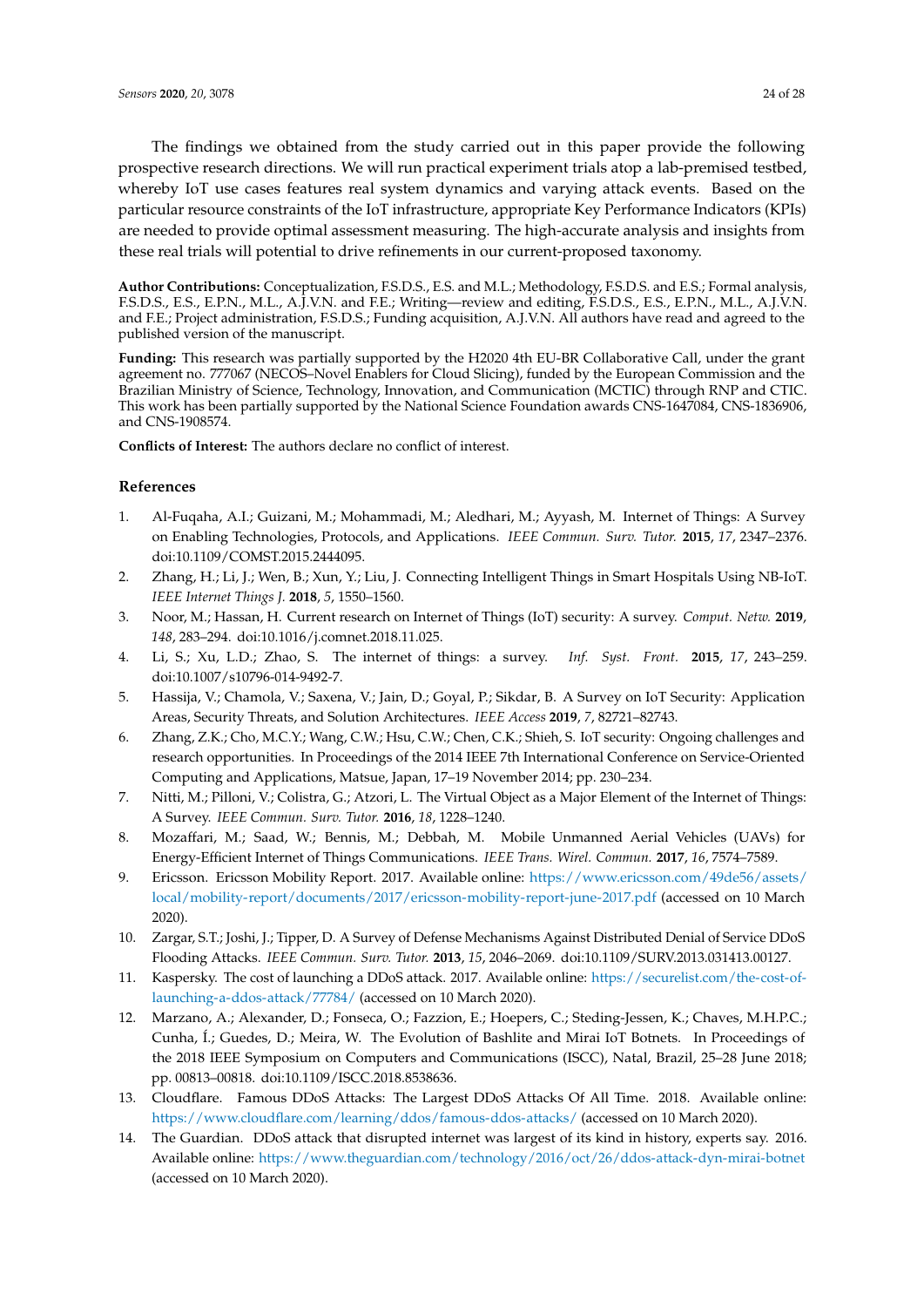- <span id="page-24-0"></span>15. Bertino, E.; Islam, N. Botnets and Internet of Things Security. *Computer* **2017**, *50*, 76–79. doi[:10.1109/MC.2017.62.](https://doi.org/10.1109/MC.2017.62)
- <span id="page-24-1"></span>16. Kolias, C.; Kambourakis, G.; Stavrou, A.; Voas, J. DDoS in the IoT: Mirai and Other Botnets. *Computer* **2017**, *50*, 80–84. doi[:10.1109/MC.2017.201.](https://doi.org/10.1109/MC.2017.201)
- <span id="page-24-2"></span>17. Kaspersky. DDoS attacks in Q3 2019. 2019. Available online: [https://securelist.com/ddos-report-q3-2019/](https://securelist.com/ddos-report-q3-2019/94958/) [94958/](https://securelist.com/ddos-report-q3-2019/94958/) (accessed on 10 March 2020).
- <span id="page-24-3"></span>18. Denazis, S.; Salim, J.H.; Meyer, D.; Koufopavlou, O. Software-Defined Networking (SDN): Layers and Architecture Terminology. *Informational* **2015**, *7426*, doi[:10.17487/RFC7426.](https://doi.org/10.17487/RFC7426)
- <span id="page-24-4"></span>19. Silva, J.B.; Dantas Silva, F.; Neto, E.P.; Lemos, M.; Neto, A. Benchmarking of Mainstream SDN Controllers Over Open Off-the-Shelf Software-Switches. *Internet Technol. Lett.* **2020**, *3*, e152, doi[:10.1002/itl2.152.](https://doi.org/10.1002/itl2.152)
- <span id="page-24-5"></span>20. Yan, Q.; Yu, F.R.; Gong, Q.; Li, J. Software-Defined Networking (SDN) and Distributed Denial of Service (DDoS) Attacks in Cloud Computing Environments: A Survey, Some Research Issues, and Challenges. *IEEE Commun. Surv. Tutor.s* **2016**, *18*, 602–622. doi[:10.1109/COMST.2015.2487361.](https://doi.org/10.1109/COMST.2015.2487361)
- <span id="page-24-6"></span>21. Yakasai, S.T.; Guy, C.G. FlowIdentity: Software-defined network access control. In Proceedings of the 2015 IEEE Conference on Network Function Virtualization and Software Defined Network (NFV-SDN), San Francisco, CA, USA, 18–21 November 2015; pp. 115–120. doi[:10.1109/NFV-SDN.2015.7387415.](https://doi.org/10.1109/NFV-SDN.2015.7387415)
- <span id="page-24-7"></span>22. Shi, Y.; Dai, F.; Ye, Z. An enhanced security framework of software defined network based on attribute-based encryption. In Proceedings of the 2017 4th International Conference on Systems and Informatics (ICSAI), Hangzhou, China, 11–13 November 2017; pp. 965–969. doi[:10.1109/ICSAI.2017.8248425.](https://doi.org/10.1109/ICSAI.2017.8248425)
- <span id="page-24-8"></span>23. Ceron, J.M.; Margi, C.B.; Granville, L.Z. MARS: An SDN-based malware analysis solution. In Proceedings of the 2016 IEEE Symposium on Computers and Communication (ISCC), Messina, Italy, 27–30 June 2016; pp. 525–530. doi[:10.1109/ISCC.2016.7543792.](https://doi.org/10.1109/ISCC.2016.7543792)
- <span id="page-24-9"></span>24. Nizzi, F.; Pecorella, T.; Esposito, F.; Pierucci, L.; Fantacci, R. IoT Security via Address Shuffling: The Easy Way. *IEEE Internet Things J.* **2019**, *6*, 3764–3774.
- <span id="page-24-10"></span>25. Bhunia, S.S.; Gurusamy, M. Dynamic attack detection and mitigation in IoT using SDN. In Proceedings of the 2017 27th International Telecommunication Networks and Applications Conference (ITNAC), Melbourne, Australia, 22–24 November 2017; pp. 1–6. doi[:10.1109/ATNAC.2017.8215418.](https://doi.org/10.1109/ATNAC.2017.8215418)
- <span id="page-24-11"></span>26. Vishwakarma, R.; Jain, A.K. A survey of DDoS attacking techniques and defence mechanisms in the IoT network. *Telecommun. Syst.* **2019**, doi[:10.1007/s11235-019-00599-z.](https://doi.org/10.1007/s11235-019-00599-z)
- <span id="page-24-12"></span>27. Kanagavelu, R.; Aung, K.M.M. A Survey on SDN Based Security in Internet of Things. In *Advances in Information and Communication Networks*; Arai, K., Kapoor, S., Bhatia, R., Eds.; Springer International Publishing: Cham, Switzerland, 2019; pp. 563–577.
- <span id="page-24-13"></span>28. Lohachab, A.; Karambir, B. Critical Analysis of DDoS—An Emerging Security Threat over IoT Networks. *Commun. Inf. Netw.* **2018**, *3*, 57–78. doi[:10.1007/s41650-018-0022-5.](https://doi.org/10.1007/s41650-018-0022-5)
- <span id="page-24-14"></span>29. Cherian, M.; Chatterjee, M. Survey of Security Threats in IoT and Emerging Countermeasures. In *Security in Computing and Communications*; Thampi, S.M., Madria, S., Wang, G., Rawat, D.B., Alcaraz Calero, J.M., Eds.; Springer: Singapore, 2019; pp. 591–604.
- <span id="page-24-15"></span>30. Mahmoud, R.; Yousuf, T.; Aloul, F.; Zualkernan, I. Internet of things (IoT) security: Current status, challenges and prospective measures. In Proceedings of the 2015 10th International Conference for Internet Technology and Secured Transactions (ICITST), London, UK, 14–16 December 2015; pp. 336–341.
- <span id="page-24-16"></span>31. Bawany, N.Z.; Shamsi, J.A. SEAL: SDN based secure and agile framework for protecting smart city applications from DDoS attacks. *J. Netw. Comput. Appl.* **2019**, *145*, 102381. doi[:10.1016/j.jnca.2019.06.001.](https://doi.org/https://doi.org/10.1016/j.jnca.2019.06.001)
- <span id="page-24-17"></span>32. Neelam, D.; Prasenjit, M.; Shashank, S.; Rahamatullah, K. Research Trends in Security and DDoS in SDN. *Secur. Commun. Netw.* **2016**, *9*, 6386–6411, doi[:10.1002/sec.1759.](https://doi.org/10.1002/sec.1759)
- <span id="page-24-18"></span>33. McGregory, S. Preparing for the next DDoS attack. *Network Secur.* **2013**, *2013*, 5–6. doi[:10.1016/S1353-4858\(13\)70058-8.](https://doi.org/https://doi.org/10.1016/S1353-4858(13)70058-8)
- <span id="page-24-19"></span>34. Dantas, Y.G.; Nigam, V.; Fonseca, I.E. A selective defense for application layer ddos attacks. In Proceedings of the 2014 IEEE Joint Intelligence and Security Informatics Conference, The Hague, The Netherlands, 24–26 September 2014; pp. 75–82.
- <span id="page-24-20"></span>35. Ehrenkranz, T.; Li, J. On the State of IP Spoofing Defense. *ACM Trans. Internet Technol.* **2009**, *9*, doi[:10.1145/1516539.1516541.](https://doi.org/10.1145/1516539.1516541)
- <span id="page-24-21"></span>36. Mansfield-Devine, S. The evolution of DDoS. *Comput. Fraud. Secur.* **2014**, *2014*, 15–20.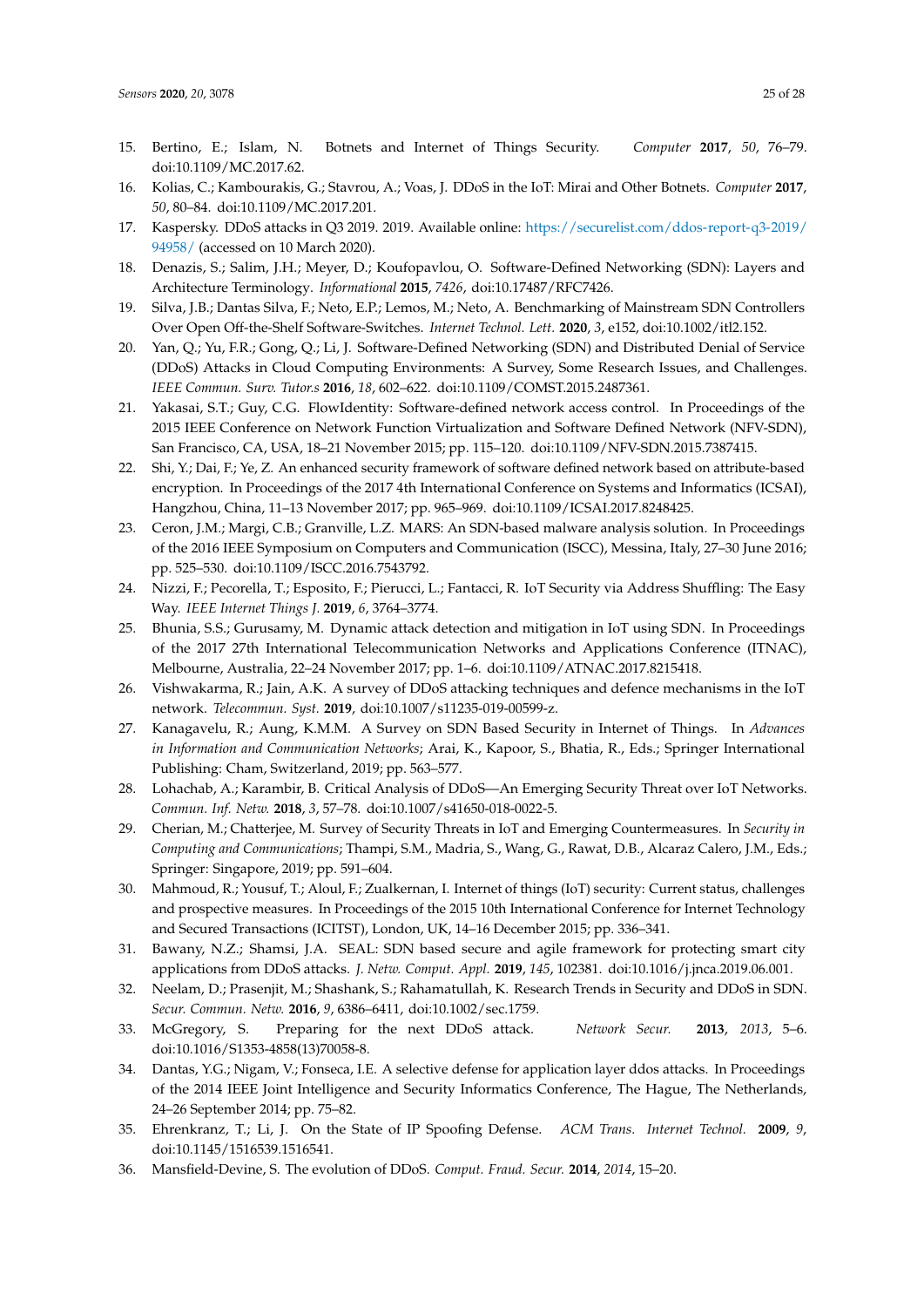- <span id="page-25-0"></span>37. Sieklik, B.; Macfarlane, R.; Buchanan, W.J. Evaluation of TFTP DDoS amplification attack. *Comput. Secur.* **2016**, *57*, 67–92.
- <span id="page-25-1"></span>38. Lukaseder, T.; Stölzle, K.; Kleber, S.; Erb, B.; Kargl, F. An SDN-based Approach For Defending Against Reflective DDoS Attacks. In Proceedings of the 2018 IEEE 43rd Conference on Local Computer Networks (LCN), Chicago, IL, USA, 1–4 October 2018; pp. 299–302.
- <span id="page-25-2"></span>39. Shameli-Sendi, A.; Pourzandi, M.; Fekih-Ahmed, M.; Cheriet, M. Taxonomy of Distributed Denial of Service mitigation approaches for cloud computing. *J. Netw. Comput. Appl.* **2015**, *58*, 165–179. doi[:10.1016/j.jnca.2015.09.005.](https://doi.org/https://doi.org/10.1016/j.jnca.2015.09.005)
- <span id="page-25-3"></span>40. Salva-Garcia, P.; Alcaraz-Calero, J.M.; Wang, A.; Qi, B.; Bernal, J.; Skarmeta, A. 5G NB-IoT: Efficient Network Traffic Filtering for Multitenant IoT Cellular Networks. *Secur. Commun. Netw.* **2018**. doi[:10.1155/2018/9291506.](https://doi.org/10.1155/2018/9291506)
- <span id="page-25-4"></span>41. Sun, G.; Jiang, W.; Gu, Y.; Ren, D.; Li, H. DDoS Attacks and Flash Event Detection Based on Flow Characteristics in SDN. In Proceedings of the 2018 15th IEEE International Conference on Advanced Video and Signal Based Surveillance (AVSS), Auckland, New Zealand, 27–30 November 2018; pp. 1–6.
- <span id="page-25-5"></span>42. Yan, Q.; Huang, W.; Luo, X.; Gong, Q.; Yu, F.R. A Multi-Level DDoS Mitigation Framework for the Industrial Internet of Things. *IEEE Commun. Mag.* **2018**, *56*, 30–36. doi[:10.1109/MCOM.2018.1700621.](https://doi.org/10.1109/MCOM.2018.1700621)
- <span id="page-25-6"></span>43. Ma, D.; Xu, Z.; Lin, D. Defending Blind DDoS Attack on SDN Based on Moving Target Defense. In *International Conference on Security and Privacy in Communication Networks*; Tian, J., Srivatsa, M., Eds.; Springer International Publishing: Cham, Switzerland, 2015; pp. 463–480.
- <span id="page-25-7"></span>44. Connell, W.; Menascé, D.A.; Albanese, M. Performance Modeling of Moving Target Defenses. In *MTD '17, 2017 Workshop on Moving Target Defense*; Association for Computing Machinery: New York, NY, USA, 2017; pp. 53–63. doi[:10.1145/3140549.3140550.](https://doi.org/10.1145/3140549.3140550)
- <span id="page-25-8"></span>45. Chen, W.; Xiao, S.; Liu, L.; Jiang, X.; Tang, Z. A DDoS attacks traceback scheme for SDN-based smart city. *Comput. Electr. Eng.* **2020**, *81*, 106503. doi[:10.1016/j.compeleceng.2019.106503.](https://doi.org/https://doi.org/10.1016/j.compeleceng.2019.106503)
- <span id="page-25-9"></span>46. Kouicem, D.E.; Bouabdallah, A.; Lakhlef, H. Internet of things security: A top-down survey. *Comput. Netw.* **2018**, *141*, 199–221. doi[:10.1016/j.comnet.2018.03.012.](https://doi.org/https://doi.org/10.1016/j.comnet.2018.03.012)
- <span id="page-25-10"></span>47. Buczak, A.L.; Guven, E. A Survey of Data Mining and Machine Learning Methods for Cyber Security Intrusion Detection. *IEEE Commun. Surv. Tutor.* **2016**, *18*, 1153–1176. doi[:10.1109/COMST.2015.2494502.](https://doi.org/10.1109/COMST.2015.2494502)
- <span id="page-25-11"></span>48. Farris, I.; Taleb, T.; Khettab, Y.; Song, J. A Survey on Emerging SDN and NFV Security Mechanisms for IoT Systems. *IEEE Commun. Surv. Tutor.* **2019**, *21*, 812–837. doi[:10.1109/COMST.2018.2862350.](https://doi.org/10.1109/COMST.2018.2862350)
- <span id="page-25-12"></span>49. Kalkan, K.; Zeadally, S. Securing Internet of Things with Software Defined Networking. *IEEE Commun. Mag.* **2018**, *56*, 186–192.
- <span id="page-25-13"></span>50. Salim, M.M.; Rathore, S.; Park, J.H. Distributed denial of service attacks and its defenses in IoT: A survey. *J. Supercomput.* **2019**, 1–44.
- <span id="page-25-14"></span>51. Salman, O.; Elhajj, I.; Chehab, A.; Kayssi, A. IoT survey: An SDN and fog computing perspective. *Comput. Netw.* **2018**, *143*, 221–246.
- <span id="page-25-15"></span>52. Aleesa, A.; Zaidan, B.; Zaidan, A.; Sahar, N.M. Review of intrusion detection systems based on deep learning techniques: Coherent taxonomy, challenges, motivations, recommendations, substantial analysis and future directions. In *Neural Computing and Applications*; Springer: Berlin, Germany, 2019; pp. 1–32.
- <span id="page-25-16"></span>53. Hajiheidari, S.; Wakil, K.; Badri, M.; Navimipour, N.J. Intrusion detection systems in the Internet of things: A comprehensive investigation. *Comput. Netw.* **2019**, *160*, 165–191. doi[:10.1016/j.comnet.2019.05.014.](https://doi.org/https://doi.org/10.1016/j.comnet.2019.05.014)
- <span id="page-25-17"></span>54. Yin, D.; Zhang, L.; Yang, K. A DDoS Attack Detection and Mitigation With Software-Defined Internet of Things Framework. *IEEE Access* **2018**, *6*, 24694–24705. doi[:10.1109/ACCESS.2018.2831284.](https://doi.org/10.1109/ACCESS.2018.2831284)
- <span id="page-25-18"></span>55. Xu, T.; Gao, D.; Dong, P.; Zhang, H.; Foh, C.H.; Chao, H. Defending Against New-Flow Attack in SDN-Based Internet of Things. *IEEE Access* **2017**, *5*, 3431–3443. doi[:10.1109/ACCESS.2017.2666270.](https://doi.org/10.1109/ACCESS.2017.2666270)
- <span id="page-25-19"></span>56. Özçelik, M.; Chalabianloo, N.; Gür, G. Software-Defined Edge Defense Against IoT-Based DDoS. In Proceedings of the 2017 IEEE International Conference on Computer and Information Technology (CIT), Helsinki, Finland, 21–23 August 2017; pp. 308–313. doi[:10.1109/CIT.2017.61.](https://doi.org/10.1109/CIT.2017.61)
- <span id="page-25-20"></span>57. Molina Zarca, A.; Bernal Bernabe, J.; Farris, I.; Khettab, Y.; Taleb, T.; Skarmeta, A. Enhancing IoT security through network softwarization and virtual security appliances. *Int. J. Netw. Manag.* **2018**, *28*, e2038, doi[:10.1002/nem.2038.](https://doi.org/10.1002/nem.2038)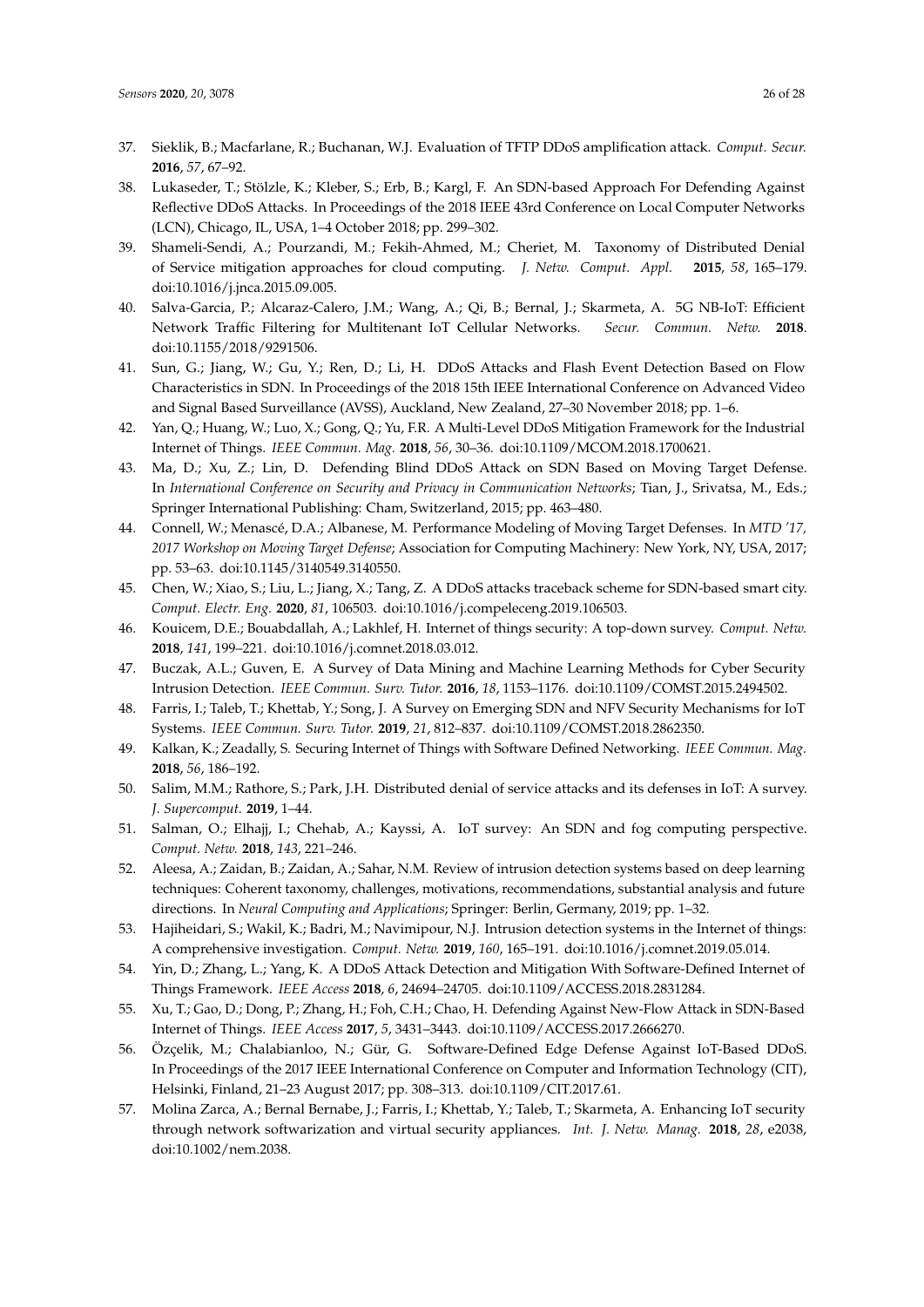- <span id="page-26-0"></span>58. Nguyen, T.G.; Phan, T.V.; Nguyen, B.T.; So-In, C.; Baig, Z.A.; Sanguanpong, S. SeArch: A Collaborative and Intelligent NIDS Architecture for SDN-Based Cloud IoT Networks. *IEEE Access* **2019**, *7*, 107678–107694. doi[:10.1109/ACCESS.2019.2932438.](https://doi.org/10.1109/ACCESS.2019.2932438)
- <span id="page-26-1"></span>59. Rathore, S.; Kwon, B.W.; Park, J.H. BlockSecIoTNet: Blockchain-based decentralized security architecture for IoT network. *J. Netw. Comput. Appl.* **2019**, *143*, 167–177. doi[:10.1016/j.jnca.2019.06.019.](https://doi.org/https://doi.org/10.1016/j.jnca.2019.06.019)
- <span id="page-26-2"></span>60. Yang, Y.; Wang, J.; Zhai, B.; Liu, J. IoT-Based DDoS Attack Detection and Mitigation Using the Edge of SDN. In *Cyberspace Safety and Security*; Vaidya, J., Zhang, X., Li, J., Eds.; Springer International Publishing: Cham, Switzerland, 2019; pp. 3–17.
- <span id="page-26-3"></span>61. Rafique, W.; Khan, M.; Sarwar, N.; Dou, W. A Security Framework to Protect Edge Supported Software Defined Internet of Things Infrastructure. In *Collaborative Computing: Networking, Applications and Worksharing*; Wang, X., Gao, H., Iqbal, M., Min, G., Eds.; Springer International Publishing: Cham, Switzerland, 2019; pp. 71–88.
- <span id="page-26-4"></span>62. Baktir, A.C.; Ozgovde, A.; Ersoy, C. How Can Edge Computing Benefit From Software-Defined Networking: A Survey, Use Cases, and Future Directions. *IEEE Commun. Surv. Tutor.* **2017**, *19*, 2359–2391. doi[:10.1109/COMST.2017.2717482.](https://doi.org/10.1109/COMST.2017.2717482)
- <span id="page-26-5"></span>63. Krishnan, P.; Duttagupta, S.; Achuthan, K. VARMAN: Multi-plane security framework for software defined networks. *Comput. Commun.* **2019**, *148*, 215–239. doi[:10.1016/j.comcom.2019.09.014.](https://doi.org/https://doi.org/10.1016/j.comcom.2019.09.014)
- <span id="page-26-6"></span>64. Ravi, N.; Shalinie, S.M. Learning Driven Detection and Mitigation of DDoS Attack in IoT via SDN-Cloud architecture. *IEEE Internet Things J.* **2020**, 1. doi[:10.1109/JIOT.2020.2973176.](https://doi.org/10.1109/JIOT.2020.2973176)
- <span id="page-26-7"></span>65. Nair, A.; Jayapandian, N.; Jingle, D. Distributed denial-of-service detection and mitigation using software-defined network and internet of things. *J. Adv. Res. Dyn. Control Syst.* **2019**, *11*, 2778–2787.
- <span id="page-26-8"></span>66. Houda, Z.A.E.; Hafid, A.; Khoukhi, L. Co-IoT: A Collaborative DDoS Mitigation Scheme in IoT Environment Based on Blockchain Using SDN. In Proceedings of the 2019 IEEE Global Communications Conference (GLOBECOM), Waikoloa, HI, USA, 9–13 December 2019; pp. 1–6.
- <span id="page-26-9"></span>67. Christidis, K.; Devetsikiotis, M. Blockchains and Smart Contracts for the Internet of Things. *IEEE Access* **2016**, *4*, 2292–2303.
- <span id="page-26-10"></span>68. Galeano-Brajones, J.; Carmona-Murillo, J.; Valenzuela-Valdés, J.F.; Luna-Valero, F. Detection and Mitigation of DoS and DDoS Attacks in IoT-Based Stateful SDN: An Experimental Approach. *Sensors* **2020**, *20*, 816.
- <span id="page-26-11"></span>69. Sharma, P.K.; Park, J.H.; Jeong, Y.S.; Park, J.H. SHSec: SDN based Secure Smart Home Network Architecture for Internet of Things. *Mob. Netw. Appl.* **2018**. doi[:10.1007/s11036-018-1147-3.](https://doi.org/10.1007/s11036-018-1147-3)
- <span id="page-26-12"></span>70. Krishnan, P.; Najeem, J.S.; Achuthan, K. SDN Framework for Securing IoT Networks. In *Ubiquitous Communications and Network Computing*; Kumar, N., Thakre, A., Eds.; Springer International Publishing: Cham, Switzerland, 2018; pp. 116–129.
- <span id="page-26-13"></span>71. Sarwar, M.A.; Hussain, M.; Anwar, M.U.; Ahmad, M. FlowJustifier: An Optimized Trust-based Request Prioritization Approach for Mitigation of SDN Controller DDoS Attacks in the IoT Paradigm. In Proceedings of the ICFNDS '19, 3rd International Conference on Future Networks and Distributed Systems, Paris, France, 1–2 July 2019; ACM: New York, NY, USA, 2019; pp. 43:1–43:9. doi[:10.1145/3341325.3342037.](https://doi.org/10.1145/3341325.3342037)
- <span id="page-26-14"></span>72. Bull, P.; Austin, R.; Popov, E.; Sharma, M.; Watson, R. Flow Based Security for IoT Devices Using an SDN Gateway. In Proceedings of the 2016 IEEE 4th International Conference on Future Internet of Things and Cloud (FiCloud), Vienna, Austria, 22–24 August 2016; pp. 157–163. doi[:10.1109/FiCloud.2016.30.](https://doi.org/10.1109/FiCloud.2016.30)
- <span id="page-26-15"></span>73. Sahay, R.; Meng, W.; Estay, D.S.; Jensen, C.D.; Barfod, M.B. CyberShip-IoT: A dynamic and adaptive SDN-based security policy enforcement framework for ships. *Future Gener. Comput. Syst.* **2019**, *100*, 736–750. doi[:10.1016/j.future.2019.05.049.](https://doi.org/https://doi.org/10.1016/j.future.2019.05.049)
- <span id="page-26-16"></span>74. Rafique, W.; He, X.; Liu, Z.; Sun, Y.; Dou, W. CFADefense: A Security Solution to Detect and Mitigate Crossfire Attacks in Software-Defined IoT-Edge Infrastructure. In Proceedings of the 2019 IEEE 21st International Conference on High Performance Computing and Communications, Zhangjiajie, China, 10–12 August 2019; pp. 500–509. doi[:10.1109/HPCC/SmartCity/DSS.2019.00080.](https://doi.org/10.1109/HPCC/SmartCity/DSS.2019.00080)
- <span id="page-26-17"></span>75. Luo, X.; Yan, Q.; Wang, M.; Huang, W. Using MTD and SDN-based Honeypots to Defend DDoS Attacks in IoT. In Proceedings of the 2019 Computing, Communications and IoT Applications (ComComAp), Shenzhen, China, 26–28 October 2019; pp. 392–395.
- <span id="page-26-18"></span>76. Blial, O.; Ben Mamoun, M.; Benaini, R. An overview on SDN architectures with multiple controllers. *J. Comput. Netw. Commun.* **2016**, *2016*. doi[:10.1155/2016/9396525.](https://doi.org/10.1155/2016/9396525)